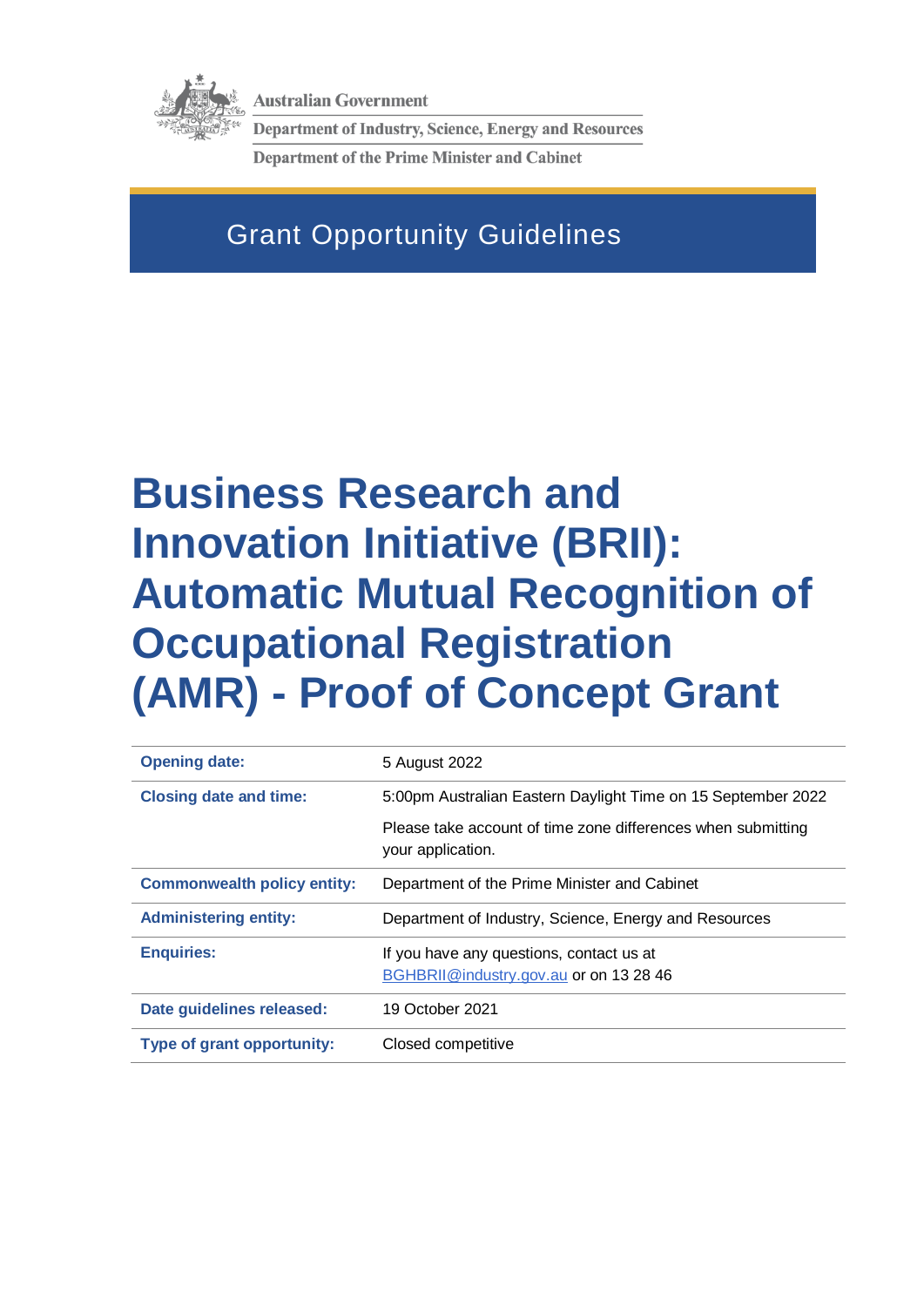# **Contents**

| $\mathbf{1}$ . |       | Business Research and Innovation Initiative (BRII): grant processes4              |  |
|----------------|-------|-----------------------------------------------------------------------------------|--|
| 2.             |       |                                                                                   |  |
|                | 2.1.  | About the BRII: Automatic Mutual Recognition of Occupational Registration (AMR) - |  |
|                | 2.2.  |                                                                                   |  |
|                | 2.3.  |                                                                                   |  |
| 3.             |       |                                                                                   |  |
| 4.             |       |                                                                                   |  |
|                | 4.1.  |                                                                                   |  |
|                | 4.2.  |                                                                                   |  |
| 5.             |       |                                                                                   |  |
|                | 5.1.  |                                                                                   |  |
|                | 5.2.  |                                                                                   |  |
| 6.             |       |                                                                                   |  |
|                | 6.1.  |                                                                                   |  |
|                | 6.2.  |                                                                                   |  |
| 7.             |       |                                                                                   |  |
|                | 7.1.  |                                                                                   |  |
|                | 7.2.  |                                                                                   |  |
|                | 7.3.  |                                                                                   |  |
|                |       |                                                                                   |  |
|                | 8.1.  |                                                                                   |  |
|                | 8.2.  |                                                                                   |  |
|                | 8.3.  |                                                                                   |  |
| 9.             |       |                                                                                   |  |
|                | 9.1.  |                                                                                   |  |
|                | 9.2.  |                                                                                   |  |
|                | 9.3.  |                                                                                   |  |
|                |       |                                                                                   |  |
|                |       |                                                                                   |  |
|                | 11.1. |                                                                                   |  |
|                | 11.2. |                                                                                   |  |
|                | 11.3. |                                                                                   |  |
|                | 11.4. |                                                                                   |  |
|                |       |                                                                                   |  |
|                |       |                                                                                   |  |
|                | 13.1. |                                                                                   |  |
|                | 13.2. |                                                                                   |  |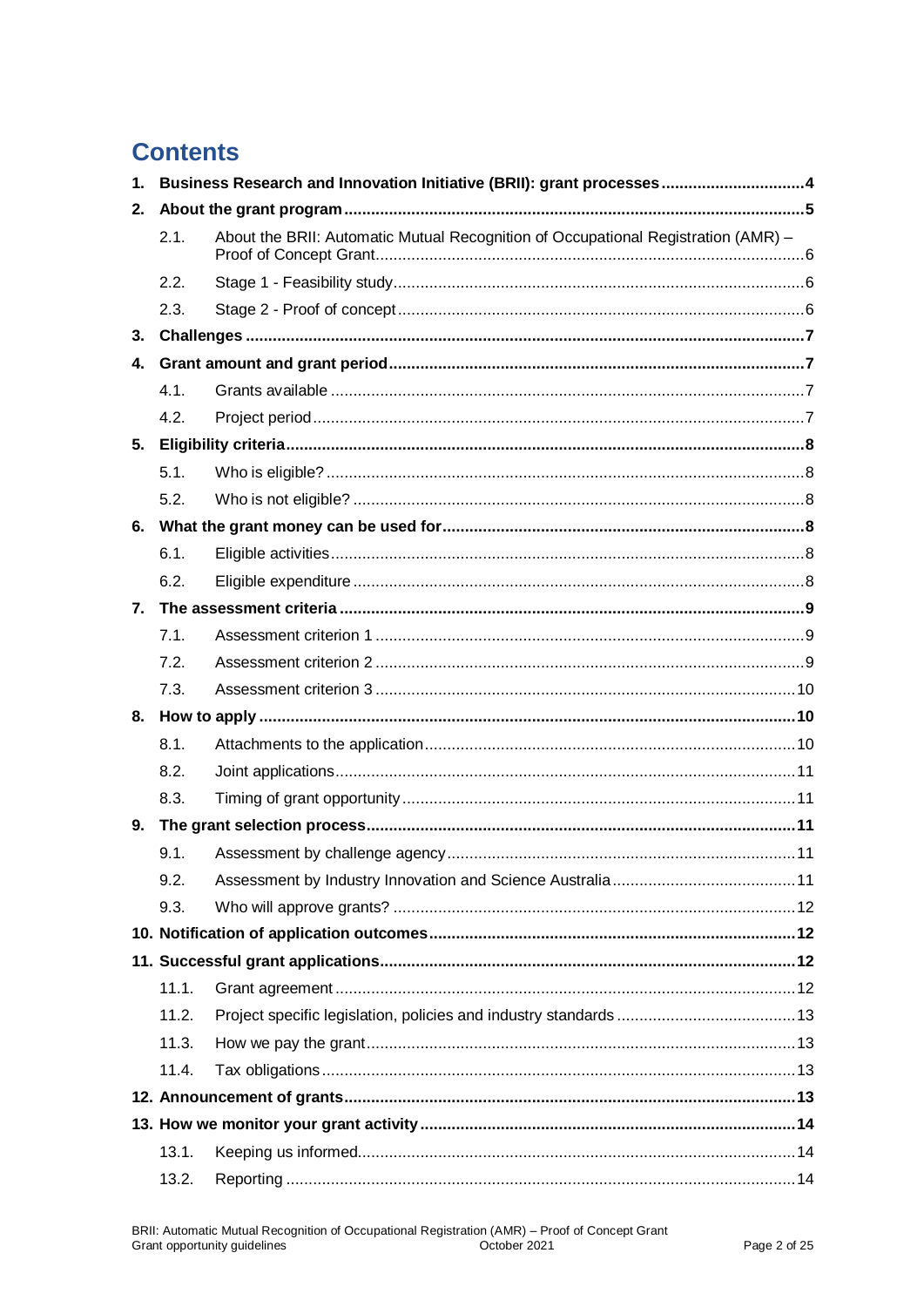| 13.3.              |  |
|--------------------|--|
| 13.4.              |  |
|                    |  |
| 13.5.              |  |
| 13.6.              |  |
| 13.7.              |  |
|                    |  |
| 14.1.              |  |
| 14.2.              |  |
|                    |  |
|                    |  |
|                    |  |
|                    |  |
| 14.3.              |  |
|                    |  |
|                    |  |
| A.1                |  |
| A.2                |  |
| A.3                |  |
| A.4                |  |
| A.5                |  |
| A.6                |  |
| <b>Appendix B.</b> |  |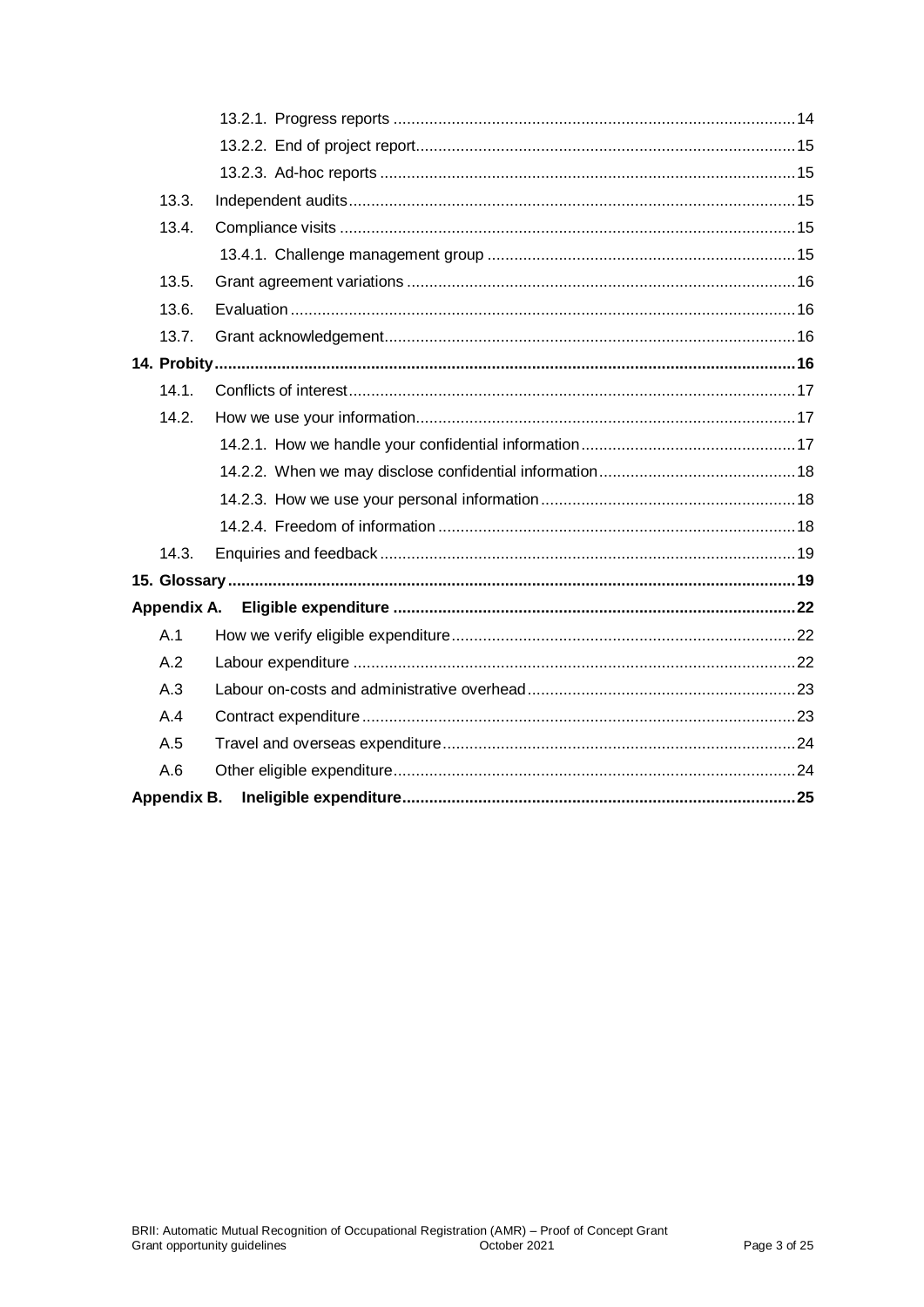# **1. Business Research and Innovation Initiative (BRII): grant processes**

#### **The Business Research and Innovation Initiative (the program) is designed to achieve Australian Government objectives**

This grant opportunity is part of the above grant program which contributes to the Department of Industry, Science, Energy and Resources (the department/we) Outcome 1. DISER works with stakeholders to plan and design the grant program according to the *[Commonwealth Grants Rules](https://www.finance.gov.au/government/commonwealth-grants/commonwealth-grants-rules-guidelines)* 

*[and Guidelines](https://www.finance.gov.au/government/commonwealth-grants/commonwealth-grants-rules-guidelines)*. J

#### **The grant opportunity opens**

We publish the grant guidelines on business.gov.au and GrantConnect. J

#### **You complete and submit a grant application**

You complete the application form, addressing all the eligibility and assessment criteria in order for us to consider your application.

#### ብ **We assess all grant applications**

We review the applications against eligibility criteria and notify you if you are not eligible. The challenge agency and the Entrepreneurs' Programme Committee then assess eligible applications against the assessment criteria including an overall consideration of value with relevant money and compare it to other eligible applications.

#### ♦

#### **We make grant recommendations**

We provide advice to the decision maker on the merits of each application.

#### ↓

#### **Grant decisions are made**

The decision maker decides which applications are successful.

#### ♦

#### **We notify you of the outcome**

We advise you of the outcome of your application. We may not notify unsuccessful applicants until grant agreements have been executed with successful applicants.

#### ብ

#### **We enter into a grant agreement**

We will enter into a grant agreement with successful applicants. The type of grant agreement is based on the nature of the grant and proportional to the risks involved.

#### ↓ **Delivery of grant**

You undertake the grant activity as set out in your grant agreement. We manage the grant by working with you, monitoring your progress and making payments.

#### J **Evaluation of the program**

We evaluate the specific grant activity and program as a whole. We base this on information you provide to us and that we collect from various sources.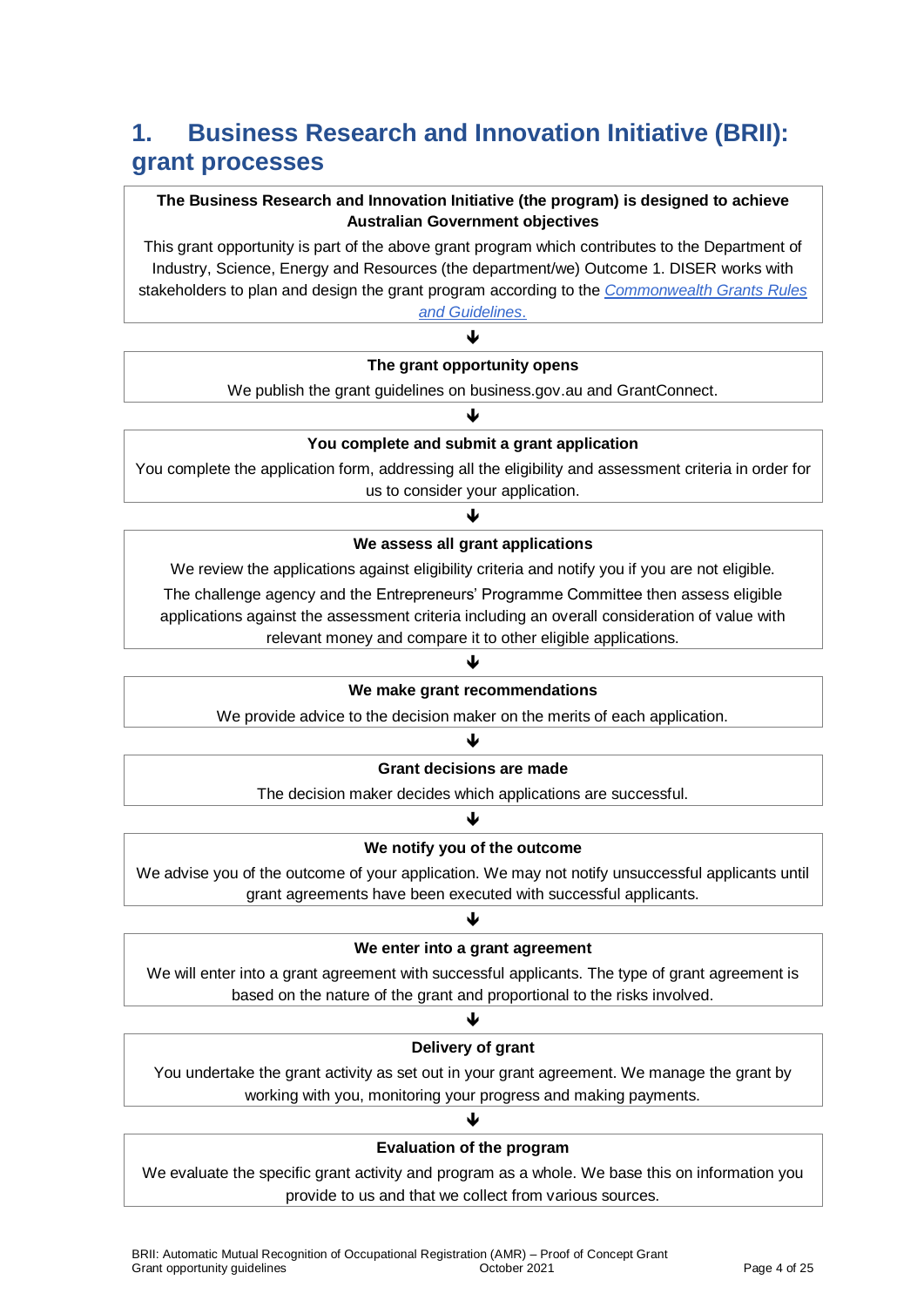# **2. About the grant program**

The Business Research and Innovation Initiative (the program) provides small to medium enterprises (SMEs) with grant funding to develop innovative solutions for government policy and service delivery challenges. The objective of the program is to drive innovation within SMEs and government by encouraging the development of innovative solutions by SMEs to public policy and service delivery challenges.

The intended outcomes of the program are to:

- stimulate the innovative capacity of SMEs and Australian Government agencies
- improve business capability to access national and international markets
- develop SMEs' confidence and awareness when working with government as a possible customer
- encourage Australian Government agencies to participate in sourcing innovative solutions.

The BRII program encourages private sector innovation to help address regulatory and service delivery challenges, enabling a comparison of different proposed solutions and their commercial viability with project partners.

For this round, the Assistant Minister to the Prime Minister and Cabinet has identified challenges to support the implementation of the Automatic Mutual Recognition (AMR) scheme in consultation with:

- **the Minister for Employment, Skills, Small and Family Business**
- **the Minister for Education and Youth**
- the Assistant Minister for Industry Development; and
- any other relevant portfolio ministers and potential state regulatory partners.

#### The program has two stages:

| <b>Stage 1: FEASIBILITY STUDY</b>                                                                                                                                                                                                                                                                                                                                                                                                        | <b>Stage 2: PROOF OF CONCEPT</b>                                                                                                                                                                                                                                                                                                                                                                                                                      |  |
|------------------------------------------------------------------------------------------------------------------------------------------------------------------------------------------------------------------------------------------------------------------------------------------------------------------------------------------------------------------------------------------------------------------------------------------|-------------------------------------------------------------------------------------------------------------------------------------------------------------------------------------------------------------------------------------------------------------------------------------------------------------------------------------------------------------------------------------------------------------------------------------------------------|--|
| 1. SMEs apply to respond to a challenge<br>2. Challenge agency assesses and ranks<br>applications against the assessment<br>criteria<br>3. Industry Innovation and Science<br>Australia assess applications, consider<br>the challenge agency assessment and<br>recommend which projects to fund<br>4. Program Delegate approves<br>recommended applications for funding<br>5. Successful SMEs conduct feasibility<br>project<br>studies | 1. Successful feasibility study SMEs apply for<br>proof of concept grant<br>2. Challenge agency assesses and ranks<br>applications against the assessment criteria<br>3. Industry Innovation and Science Australia<br>assess applications, consider the challenge<br>agency assessment and recommend which<br>projects to fund<br>4. Program Delegate approves recommended<br>applications for funding<br>5. Successful SMEs conduct proof of concept |  |

There will be two grant opportunities as part of this program, the feasibility study grant opportunity and the proof of concept grant opportunity. You can only apply for the proof of concept grant opportunity if you have successfully completed a feasibility study grant under stage 1. We will publish the opening and closing dates and any other relevant information on [business.gov.au](https://business.gov.au/grants-and-programs/brii-automatic-mutual-recognition-of-occupational-registration) and GrantConnect.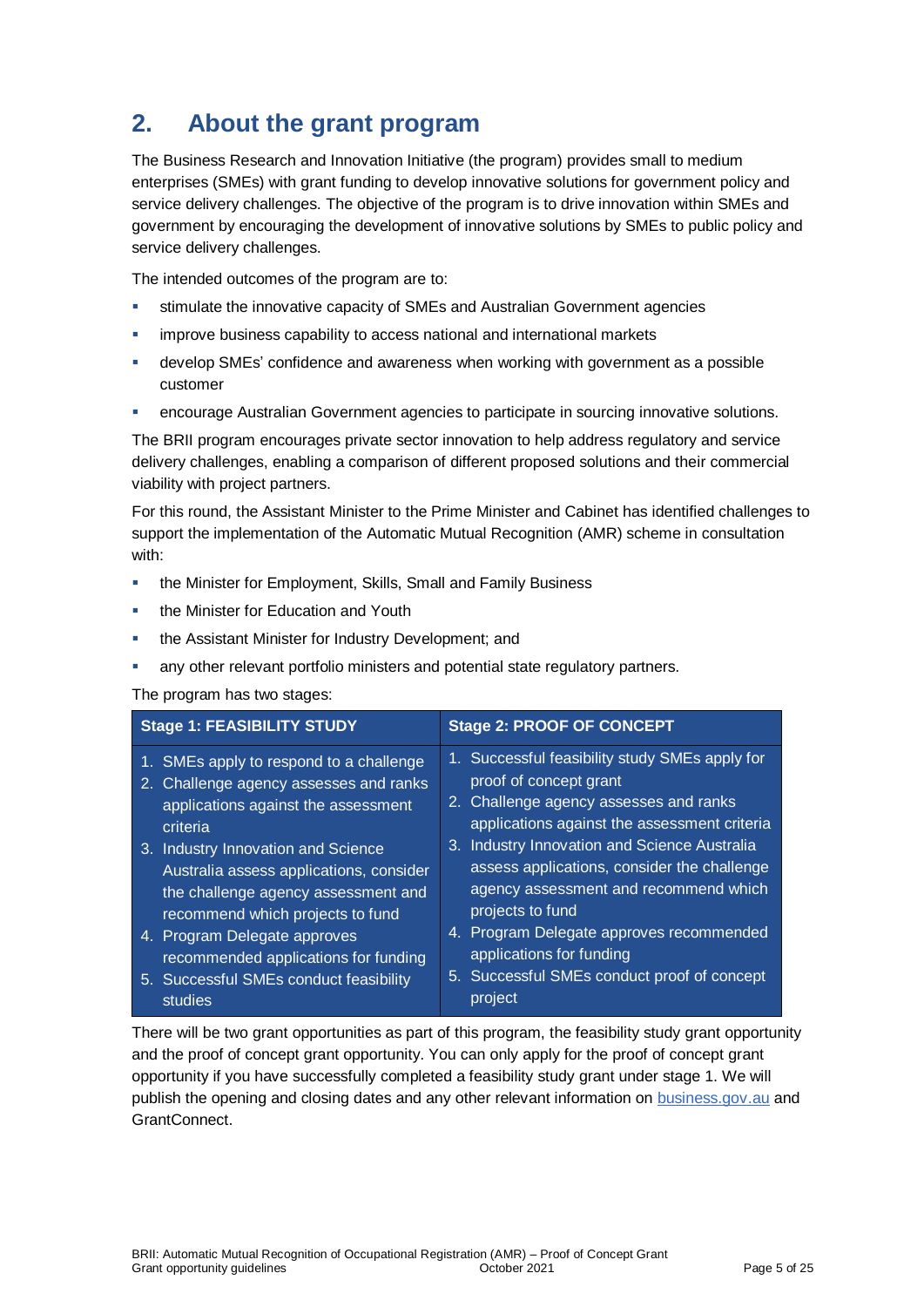We administer the program according to the *[Commonwealth Grants Rules](https://www.finance.gov.au/government/commonwealth-grants/commonwealth-grants-rules-guidelines) and Guidelines*  $(CGRGs)^1$  $(CGRGs)^1$ .

#### 2.1. About the BRII: Automatic Mutual Recognition of Occupational Registration (AMR) – Proof of Concept Grant

This grant opportunity aims to support the new national scheme for AMR. As part of the Commonwealth's Deregulation Agenda, the Government announced \$11 million in the 2021-22 Budget to support the implementation of AMR across states and territories. This includes \$6.5 million over 2 years from 2021-22 to pilot innovative solutions to:

- share information nationally to support AMR of occupational registrations, and
- improve information on occupational licencing requirements across Australia.

AMR will remove the requirement for workers to pay additional fees and complete additional paperwork in different states and territories. It aims to create a more mobile workforce to help businesses grow, enable workers to take up interstate work, contributing to Australia's economic recovery and resilience.

This grant opportunity aims to support the functioning and uptake of AMR. Solutions to the challenges can focus on all or part of the program and all or specific sectors within scope of AMR.

These guidelines contain information for the BRII: Automatic Mutual Recognition of Occupational Registration (AMR) for the Proof of Concept Grant Stage.

#### 2.2. Stage 1 - Feasibility study

You must first have successfully completed a feasibility study that addressed one of the challenges in section 3 to apply for a Proof of Concept grant. The maximum grant amount for a feasibility study is \$70,000 with a maximum grant period of three months. There is a total allocation of \$1.1 million for the feasibility study grant opportunity across all AMR challenges.

#### 2.3. Stage 2 - Proof of concept

After successfully completing your feasibility study under the program, we will invite you to apply for a competitive grant for the development of a proof of concept addressing the same challenge. The maximum grant amount is \$675,000 with a maximum grant period of 12 months. There is a total allocation of \$5.4 million for the proof of concept grant opportunity across all AMR challenges.

At the completion of the proof of concept stage, we expect grantees, in the first instance, to conduct negotiations for any potential sale of the solution to the participating Australian Government in good faith. Agencies will decide whether to purchase any solution at their own cost. Any procurement must comply with the *[Commonwealth Procurement Rules](http://www.finance.gov.au/procurement/procurement-policy-and-guidance/commonwealth-procurement-rules/)<sup>2</sup>* . At the end of the proof of concept stage, the Australian Government and or state and territory government agencies may purchase a solution from any grant recipient.

Grant recipients will retain intellectual property rights and the right to sell in domestic and global markets and to state and territory government agencies.

The objectives of the grant opportunity are:

l

development of an innovative solution to the challenge

<sup>1</sup> <https://www.finance.gov.au/government/commonwealth-grants/commonwealth-grants-rules-guidelines>

<sup>2</sup> <http://www.finance.gov.au/procurement/procurement-policy-and-guidance/commonwealth-procurement-rules/>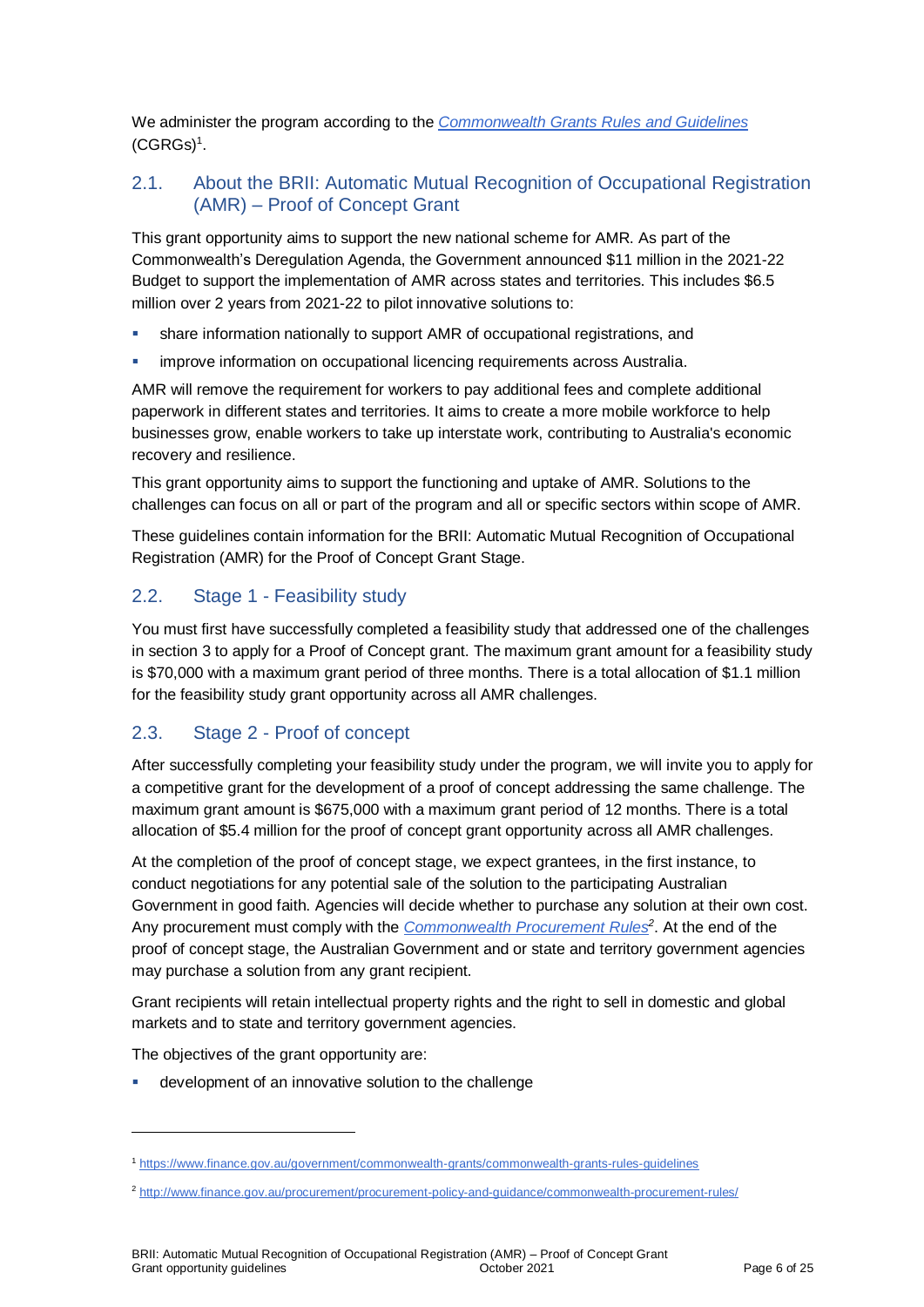increased potential to commercialise the proof of concept**.**

### **3. Challenges**

The challenges for supporting the implementation of AMR – Proof of Concept are:

- Challenge 1 Improving information matching and exchange between jurisdictions to address information sharing challenges for occupational registrations and licences subject to AMR
- Challenge 2 Improving information matching and exchange between jurisdictions for the building and construction industries
- Challenge 3 Improving information matching and exchange between jurisdictions for security, property, transport and liquor and gaming industries
- Challenge 4 Improving uptake of the opportunities available through the Automatic Mutual Recognition of Occupation Registration (AMR).

For more detailed information on each of the challenges, go to [business.gov.au/BRII-AMR](https://business.gov.au/BRII-AMR)

The intended outcome of the grant opportunity is to develop a proof of concept or prototype of the proposed solution with the ability to commercialise in domestic and international markets in the future.

This document sets out:

- **the eligibility and assessment criterially**
- how we consider and assess grant applications
- how we monitor and evaluate grantees
- responsibilities and expectations in relation to the opportunity.

The Department of Industry, Science, Energy and Resources (we/the department) is responsible for administering this grant opportunity on behalf of the Department of the Prime Minister and Cabinet and other relevant Australian Government agencies.

We have defined key terms used in these guidelines in the glossary at section 15.

You should read this document carefully before you fill out an application.

### **4. Grant amount and grant period**

A total of \$6.5 million is available for the program over 2 years from 2021-22 to 2022-23.

For this grant opportunity, \$5.4 million is available for proof of concept grants over 12 months.

#### 4.1. Grants available

The grant amount will be up to 100 per cent of eligible project expenditure (grant percentage).

The maximum grant amount is \$675,000.

We cannot fund your project if it receives funding from another Commonwealth government grant. You can apply for a grant for your project under more than one Commonwealth program, but if your application is successful, you must choose either the BRII: Automatic Mutual Recognition of Occupational Registration (AMR) Proof of Concept Grant or the other Commonwealth grant.

#### 4.2. Project period

The maximum project period for the Proof of Concept grant is 12 months.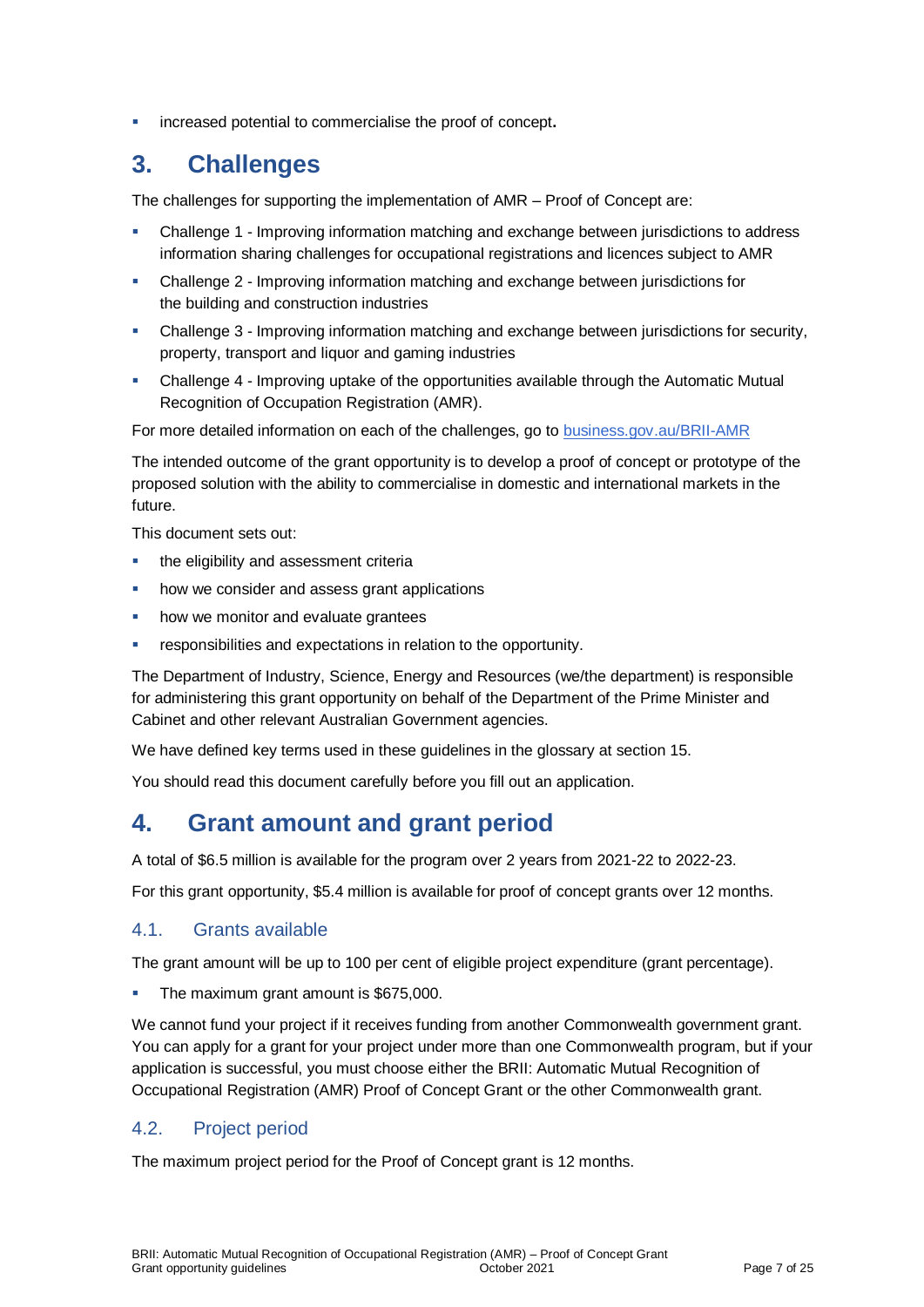# **5. Eligibility criteria**

We cannot consider your application if you do not satisfy all eligibility criteria.

#### 5.1. Who is eligible?

To be eligible you must have completed a successful feasibility study that addressed one of the challenges in section 3.

#### 5.2. Who is not eligible?

You are not eligible to apply if:

- you have not completed a feasibility study under the program
- a Commonwealth, state or local government agency or body (including government business enterprises)
- you are an organisation, or your project partner is an organisation, included on the National Redress Scheme's website on the list of 'Institutions that have not joined or signified their intent to join the Scheme' [\(www.nationalredress.gov.au\)](http://www.nationalredress.gov.au/)
- you are an employer of 100 or more employees that has [not complied](https://www.wgea.gov.au/what-we-do/compliance-reporting/non-compliant-list) with the *Workplace Gender Equality Act (2012)*.

### **6. What the grant money can be used for**

#### <span id="page-7-0"></span>6.1. Eligible activities

A proof of concept builds on a feasibility study, and involves undertaking a set of activities to produce a working prototype or demonstration of an innovative solution to a challenge.

Eligible activities must directly relate to the project and can include work to determine:

- the nature, functionality and capabilities of the innovative solution;
- differentiation of the innovative solution from any similar existing products or services; and
- **•** performance of the innovative solution in the relevant operational environment(s).

We may also approve other activities.

#### <span id="page-7-1"></span>6.2. Eligible expenditure

You can only spend grant funds on eligible expenditure you have incurred on an agreed project as defined in your grant agreement.

- For guidance on eligible expenditure, see appendix A.
- For guidance on ineligible expenditure, see appendix B.

We may update the quidance on eligible and ineligible expenditure from time to time. If your application is successful, the version in place when you submitted your application applies to your project.

If your application is successful, we may ask you to verify project costs that you provided in your application. You may need to provide evidence such as quotes for major costs.

Not all expenditure on your project may be eligible for grant funding. The Program Delegate (who is a manager within the department with responsibility for administering the program) makes the final decision on what is eligible expenditure and may give additional guidance on eligible expenditure if required.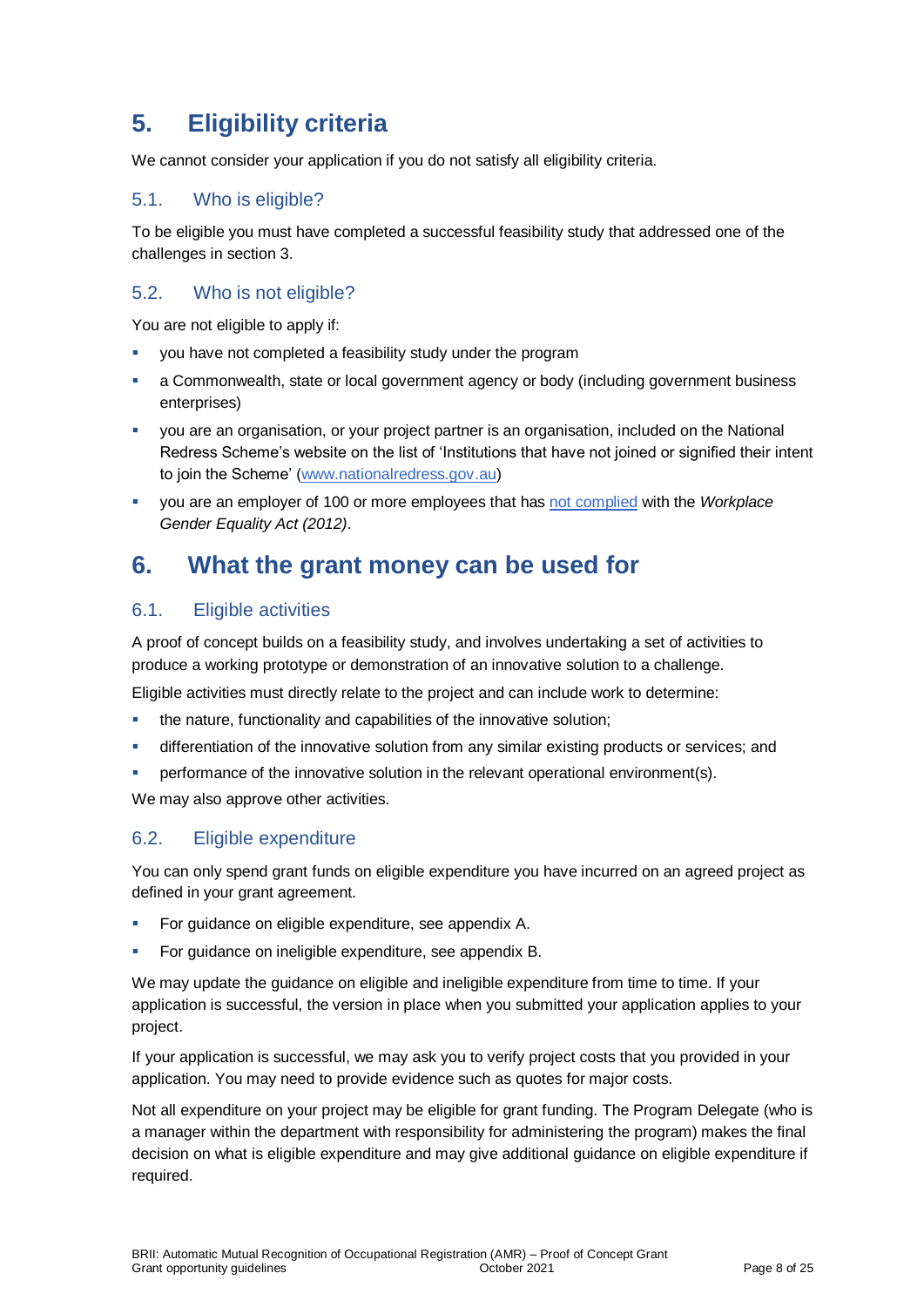To be eligible, expenditure must:

- be a direct cost of the project
- be incurred by you for required project audit activities.

You must incur the project expenditure between the project start and end date for it to be eligible unless stated otherwise.

You must not commence your project until you execute a grant agreement with the Commonwealth.

### **7. The assessment criteria**

You must address all assessment criteria in your application. We will assess your application based on the weighting given to each criterion.

The application form asks questions that relate to the assessment criteria below. The amount of detail and supporting evidence you provide in your application should be relative to the project size, complexity and grant amount requested. You should provide evidence to support your answers. The application form displays size limits for answers.

We will only consider funding applications that score at least 50 per cent against each assessment criterion, as these represent best value for money.

#### 7.1. Assessment criterion 1

#### **Extent that your proposed solution meets the challenge (30 points).**

You should demonstrate this by identifying:

- a. how your proposed solution solves the challenge for one or more sectors in whole or in part
- b. how the proposed solution is different to what is already in the market
- c. the value for money including the social, environmental and economic benefit of the solution
- d. your feasibility study report.

#### 7.2. Assessment criterion 2

#### **Market opportunity of your proposed solution (30 points).**

You should demonstrate this by identifying:

- a. the market need for the proposed solution within government
- b. a commercialisation plan that includes the future commercial potential of the solution in domestic and/or international markets. Include:
	- **a** clear set of objectives
	- **a** clearly defined path to market
	- the size of the target market and define the type of customer
	- **v** your intellectual property strategy
	- your manufacturing strategy (where applicable)
	- **vour financial plan**
	- your capacity and capability or ability to access capability to deliver on the commercialisation plan.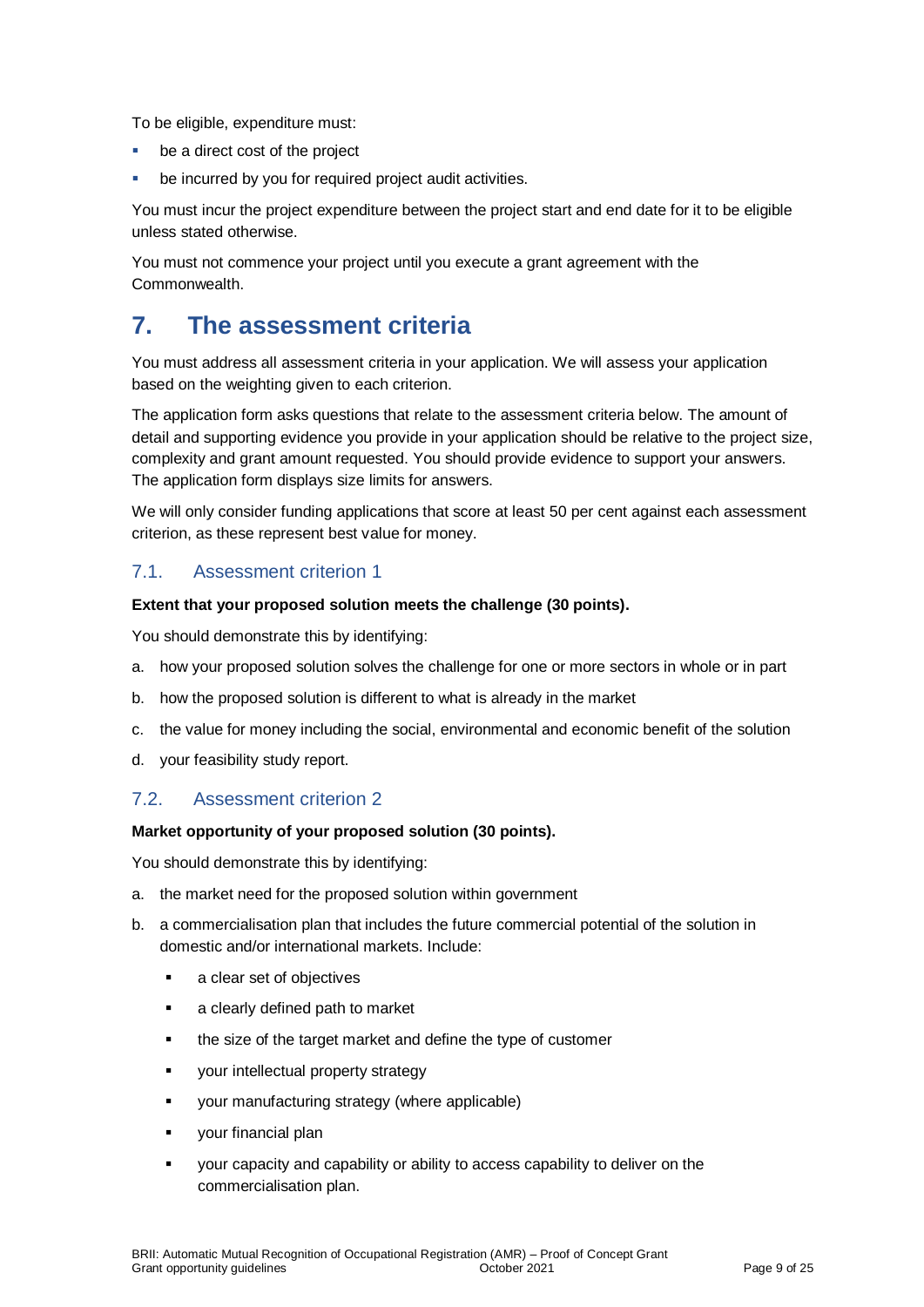#### 7.3. Assessment criterion 3

#### **Capacity, capability and resources to deliver the project (40 points)**

You should demonstrate this by identifying:

- a. your track record managing similar projects and access to personnel with the right skills and experience
- b. your access, or future access to, any infrastructure, capital equipment, technology and intellectual property
- c. a sound project plan to manage and monitor the project and risks
- d. your project budget.

### **8. How to apply**

Before applying you should read and understand these guidelines, the sample [application form](https://business.gov.au/grants-and-programs/brii-automatic-mutual-recognition-of-occupational-registration#key-documents) and the sampl[e grant agreement](https://business.gov.au/grants-and-programs/brii-automatic-mutual-recognition-of-occupational-registration#key-documents) published on business.gov.au and GrantConnect.

To apply, you must:

- complete the online [application form](https://business.gov.au/grants-and-programs/brii-automatic-mutual-recognition-of-occupational-registration) via business.gov.au
- **Provide all the information requested**
- address all eligibility and assessment criteria
- include all necessary attachments.

You should retain a copy of your application for your own records.

You are responsible for making sure your application is complete and accurate. Giving false or misleading information is a serious offence under the *Criminal Code Act 1995* (Cth). If we consider that you have provided false or misleading information we may not progress your application. If you find an error in your application after submitting it, you should call us immediately on 13 28 46.

If we find an error or information that is missing, we may ask for clarification or additional information from you that will not change the nature of your application. However, we can refuse to accept any additional information from you that would change your submission after the application closing time.

If you need further guidance around the application process, or if you are unable to submit an application online, [contact us](https://www.business.gov.au/contact-us) at business.gov.au or by calling 13 28 46.

#### 8.1. Attachments to the application

You must provide the following documents with your application:

- **EXECT** feasibility study report (template provided on **business.gov.au** and GrantConnect)
- letter/s of support where applicable for joint applications and other project partners (template provided on [business.gov.au](https://business.gov.au/grants-and-programs/brii-automatic-mutual-recognition-of-occupational-registration#key-documents) and GrantConnect)
- project plan
- budget
- commercialisation plan.

You must attach supporting documentation to the application form in line with the instructions provided within the form. You should only attach requested documents. We will not consider information in attachments that we do not request.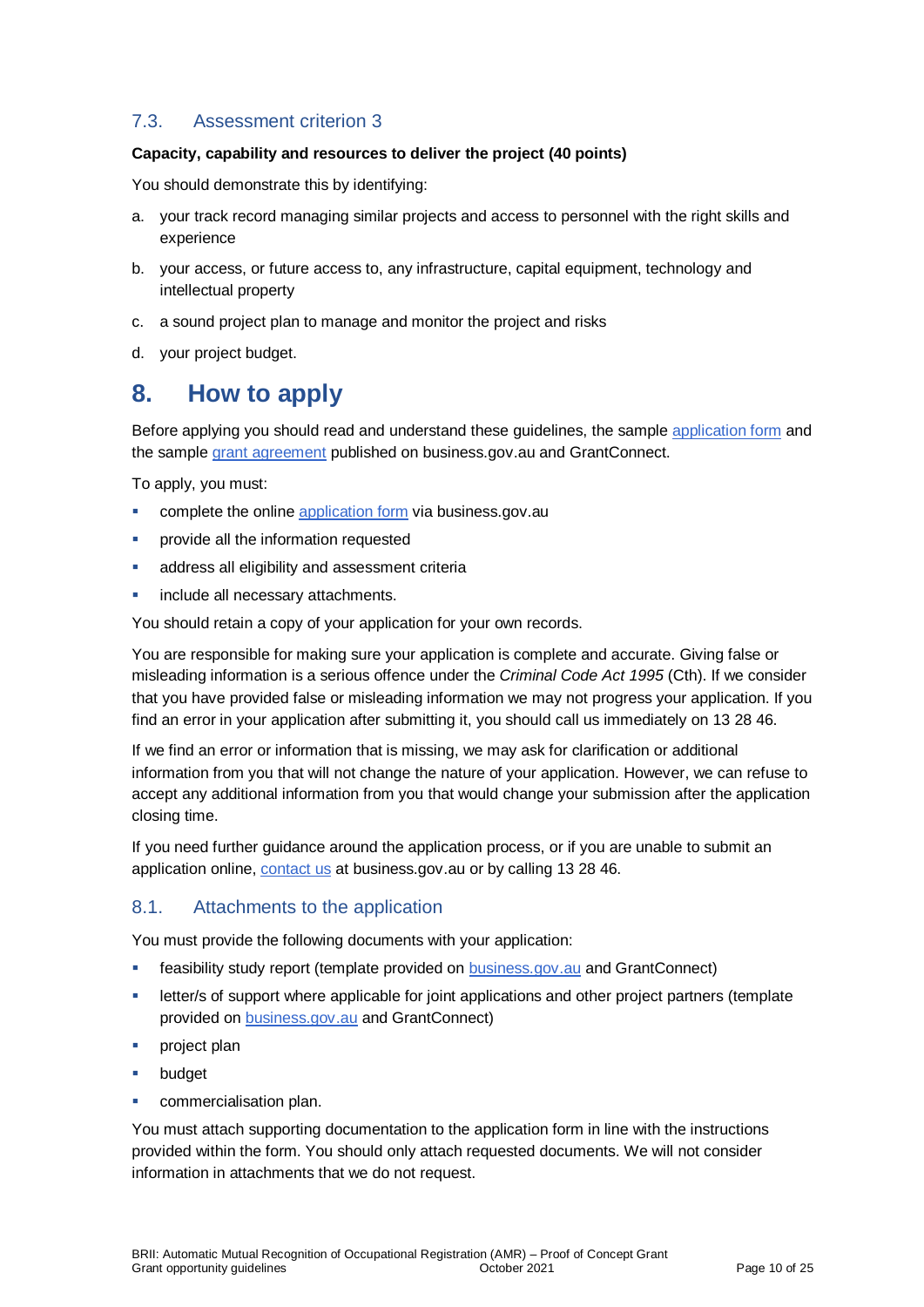#### 8.2. Joint applications

We recognise that some organisations may want to join as a group to deliver a project. In these circumstances, you must appoint a lead organisation. Only the lead organisation can submit the application form and enter into the grant agreement with the Commonwealth. The application should identify all other members of the proposed group and include a letter of support from each of the project partners. Each letter of support should include:

- details of the project partner
- an overview of how the project partner will work with the lead organisation and any other project partners in the group to successfully complete the project
- an outline of the relevant experience and/or expertise the project partner will bring to the group
- the roles/responsibilities the project partner will undertake, and the resources it will contribute (if any)
- details of a nominated management level contact officer.

You must have a formal arrangement in place with all parties prior to execution of the grant agreement.

#### 8.3. Timing of grant opportunity

You can only submit an application between the published opening and closing dates. We cannot accept late applications.

| Activity                                   | <b>Timeframe</b> |
|--------------------------------------------|------------------|
| Assessment of applications                 | 2 weeks          |
| Committee                                  | 2 weeks          |
| Approval of outcomes of selection process  | 2 weeks          |
| Negotiations and award of grant agreements | 4 weeks          |
| Notification to unsuccessful applicants    | 2 weeks          |
| Earliest start date of project             | December 2022    |
| End date of grant commitment               | March 2024       |

#### Table 1: Expected timing for this grant opportunity

### **9. The grant selection process**

We first review your application against the eligibility criteria. If eligible, we will then assess it against the assessment criteria. Only eligible applications will proceed to the assessment stage. The assessment has two stages and each application is assessed and ranked within the relevant challenge.

#### 9.1. Assessment by challenge agency

The challenge agency assesses and ranks applications within each challenge against the assessment criteria before deciding which applications to support.

#### 9.2. Assessment by Industry Innovation and Science Australia

We then refer supported applications within each challenge to Industry Innovation and Science Australia (IISA). The Entrepreneurs' Programme Committee (EPC), a committee of IISA, will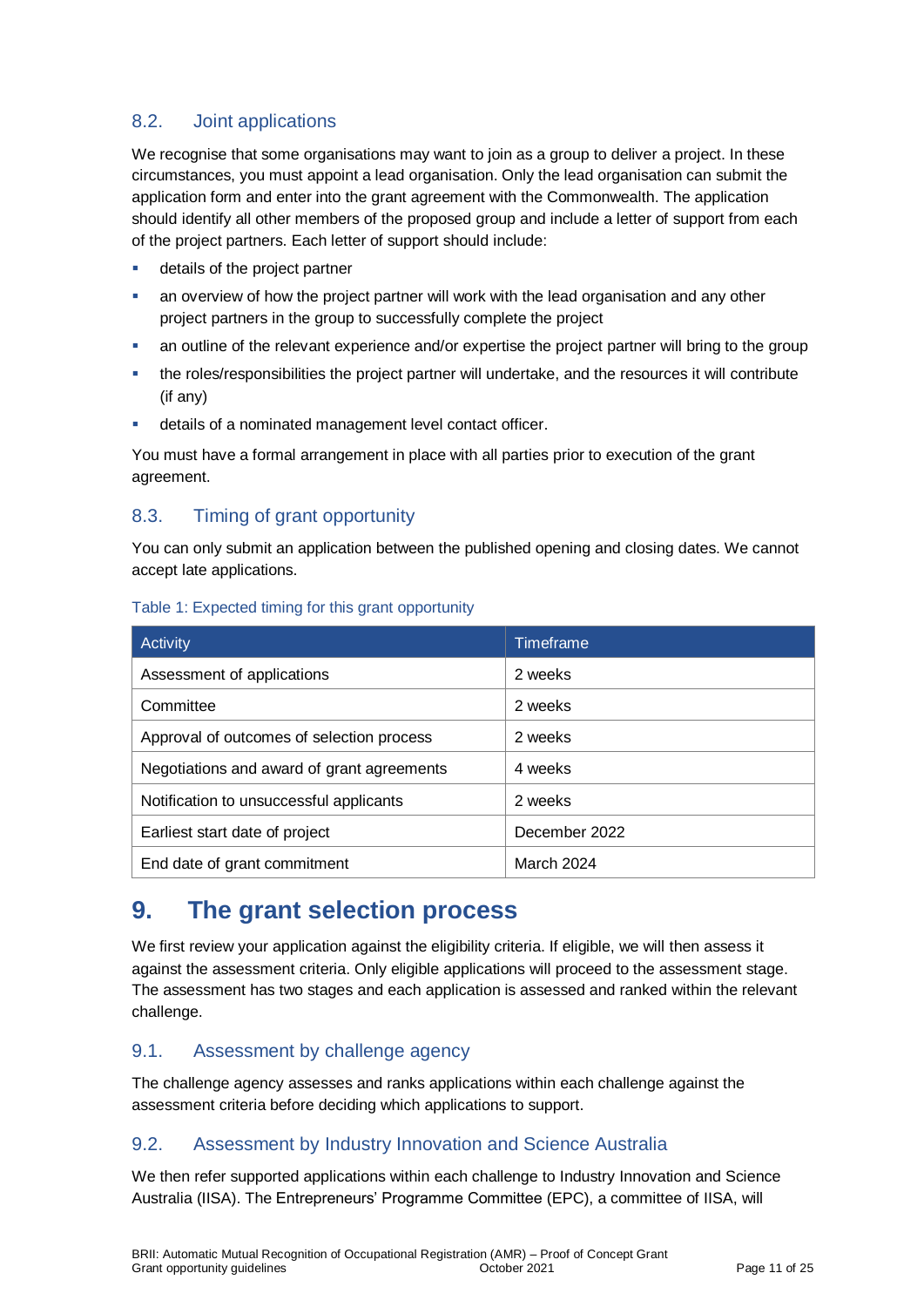assess your application against the assessment criteria, compare it to other eligible applications within each challenge and consider the challenge agency's assessments of the applications, before recommending to the Program Delegate which projects to fund.

To be recommended as suitable for funding, your application must score highly against each assessment criterion and represent value for money.

If the selection process identifies unintentional errors in your application, we may contact you to correct or clarify the errors, but you cannot make any material alteration or addition.

#### 9.3. Who will approve grants?

The Program Delegate decides which grants to approve taking into account the recommendations of Industry Innovation and Science Australia and the availability of grant funds.

The Program Delegate's decision is final in all matters, including:

- $\blacksquare$  the grant approval
- the grant funding to be awarded
- any conditions attached to the offer of grant funding.

We cannot review decisions about the merits of your application.

The Program Delegate will not approve funding if there is insufficient program funds available across relevant financial years for the program.

### **10. Notification of application outcomes**

We will advise you of the outcome of your application in writing. If you are successful, we advise you of any specific conditions attached to the grant.

If you are unsuccessful, we will give you an opportunity to discuss the outcome with us.

### **11. Successful grant applications**

#### 11.1. Grant agreement

You must enter into a legally binding grant agreement with the Commonwealth. The grant agreement has general terms and conditions that cannot be changed. A sample [grant agreement](https://business.gov.au/grants-and-programs/brii-automatic-mutual-recognition-of-occupational-registration#key-documents) is available on business.gov.au and GrantConnect.

We must execute a grant agreement with you before we can make any payments. Execute means both you and the Commonwealth have signed the agreement. You must not start any program activities until a grant agreement is executed.

The approval of your grant may have specific conditions determined by the assessment process or other considerations made by the Program Delegate. We will identify these in the offer of grant funding.

If you enter an agreement under the program, you cannot receive other grants from other Commonwealth granting programs.

The Commonwealth may recover grant funds if there is a breach of the grant agreement.

We will use a standard grant agreement.

You will have 30 days from the date of a written offer to execute this grant agreement with the Commonwealth. During this time, we will work with you to finalise details.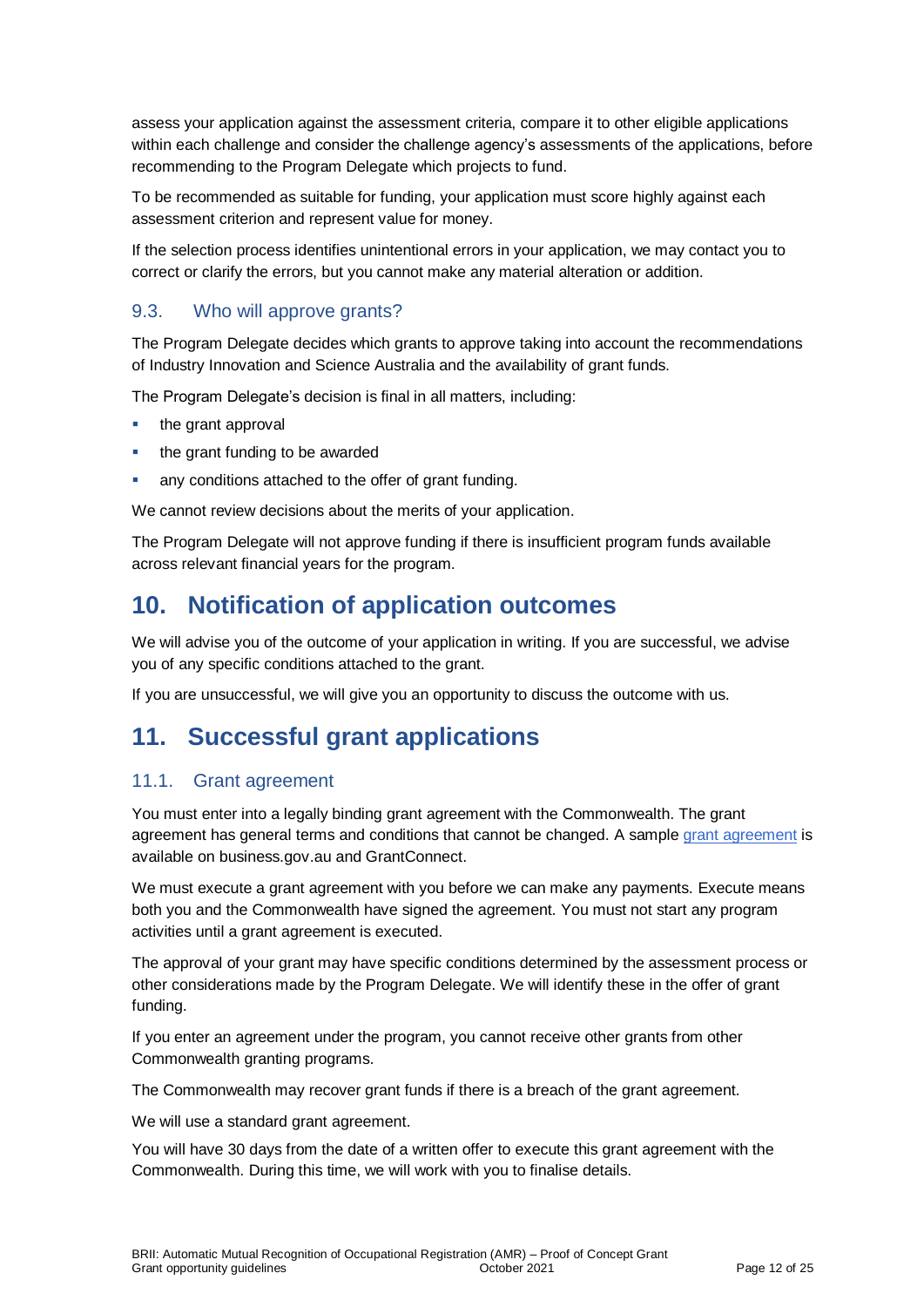The offer may lapse if both parties do not sign the grant agreement within this time. Under certain circumstances, we may extend this period. We base the approval of your grant on the information you provide in your application. We will review any required changes to these details to ensure they do not impact the project as approved by the Program Delegate.

#### 11.2. Project specific legislation, policies and industry standards

You must comply with all relevant laws and regulations in undertaking your project. You must also comply with the specific legislation/policies/industry standards that follow. It is a condition of the grant funding that you meet these requirements. We will include these requirements in your grant agreement.

In particular, you will be required to comply with State/Territory legislation in relation to working with children

#### 11.3. How we pay the grant

We will make payments according to an agreed schedule set out in the grant agreement. Payments are subject to satisfactory progress on the project.

The grant agreement will state:

- the maximum grant amount we will pay
- the proportion of eligible expenditure covered by the grant (grant percentage)
- **any in-kind contributions you will make**
- any financial contribution provided by you or a third party.

We will not exceed the maximum grant amount under any circumstances. If you incur extra costs, you must meet them yourself.

#### 11.4. Tax obligations

If you are registered for the Goods and Services Tax (GST), where applicable we will add GST to your grant payment and provide you with a recipient created tax invoice. You are required to notify us if your GST registration status changes during the project period. GST does not apply to grant payments to government related entities $3$ .

Grants are assessable income for taxation purposes, unless exempted by a taxation law. We recommend you seek independent professional advice on your taxation obligations or seek assistance from the [Australian Taxation Office.](https://www.ato.gov.au/) We do not provide advice on tax.

### **12. Announcement of grants**

We will publish non-sensitive details of successful projects on GrantConnect. We are required to do this by the *[Commonwealth Grants Rules and Guidelines](https://www.finance.gov.au/government/commonwealth-grants/commonwealth-grants-rules-guidelines)* unless otherwise prohibited by law. We may also publish this information on business.gov.au. This information may include:

- **name of your organisation**
- $\blacksquare$  title of the project

l

- **description of the project and its aims**
- amount of grant funding awarded

<sup>&</sup>lt;sup>3</sup> See Australian Taxation Office ruling GSTR 2012/2 available at ato.gov.au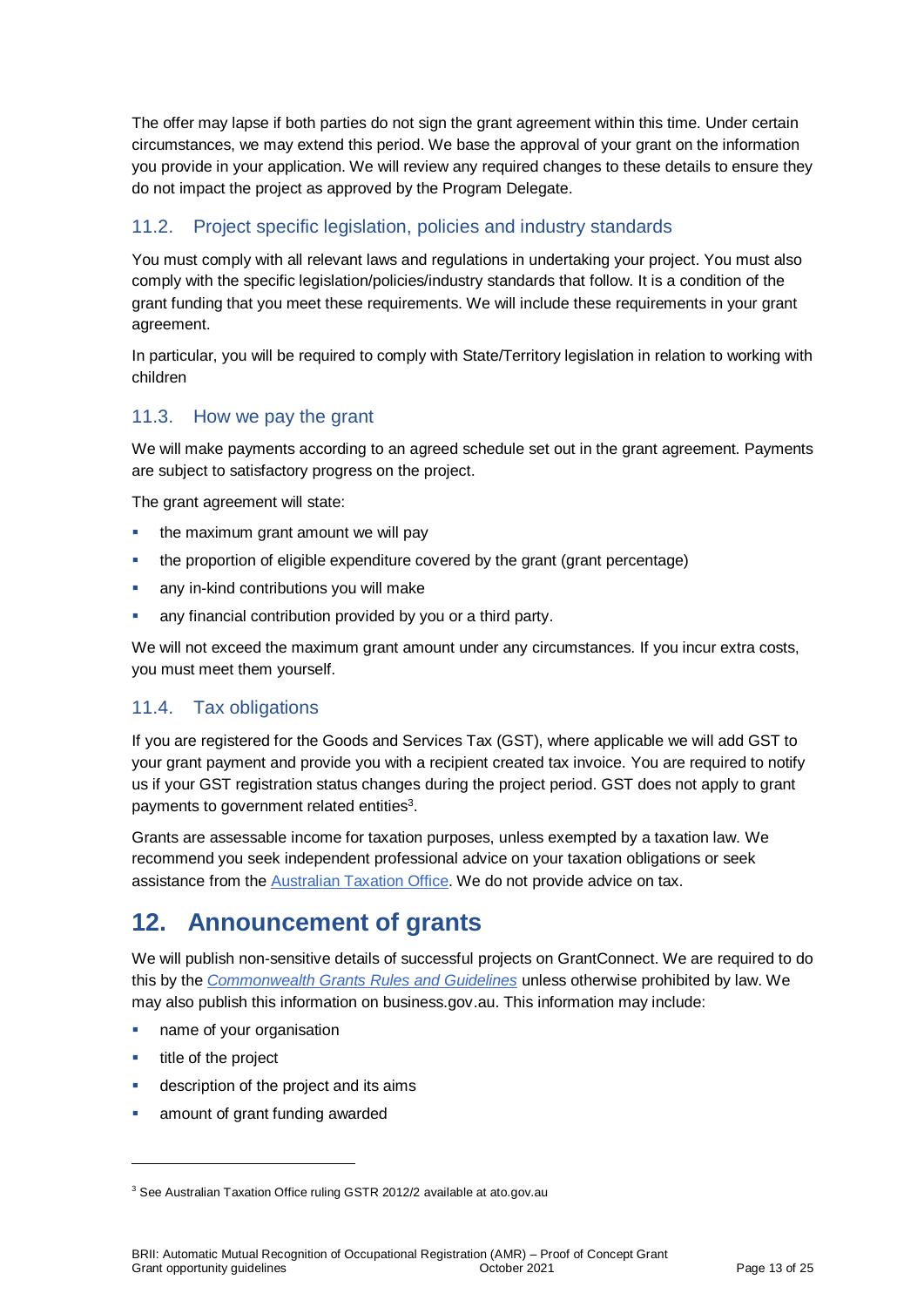- Australian Business Number
- business location
- your organisation's industry sector.

### **13. How we monitor your grant activity**

#### 13.1. Keeping us informed

You should let us know if anything is likely to affect your project or organisation.

We need to know of any key changes to your organisation or its business activities, particularly if they affect your ability to complete your project, carry on business and pay debts due.

You must also inform us of any changes to your:

- name
- addresses
- nominated contact details
- bank account details.

If you become aware of a breach of the terms and conditions under the grant agreement you must contact us immediately.

You must notify us of events relating to your project and provide an opportunity for the relevant Minister or their representative to attend.

#### 13.2. Reporting

You must submit reports in line with the [grant agreement.](file://///prod.protected.ind/User/user03/LLau2/insert%20link%20here) We will provide the requirements for these reports as appendices in the grant agreement. We will remind you of your reporting obligations before a report is due. We will expect you to report on:

- progress against agreed project milestones
- project expenditure, including expenditure of grant funds
- contributions of participants directly related to the project.

The amount of detail you provide in your reports should be relative to the project size, complexity and grant amount.

We will monitor the progress of your project by assessing reports you submit and may conduct site visits to confirm details of your reports if necessary. Occasionally we may need to re-examine claims, seek further information or request an independent audit of claims and payments.

#### 13.2.1. Progress reports

Progress reports must:

- include details of your progress towards completion of agreed project activities
- show the total eligible expenditure incurred to date
- include evidence of expenditure
- be submitted by the report due date (you can submit reports ahead of time if you have completed relevant project activities).

We will only make grant payments when we receive satisfactory progress reports.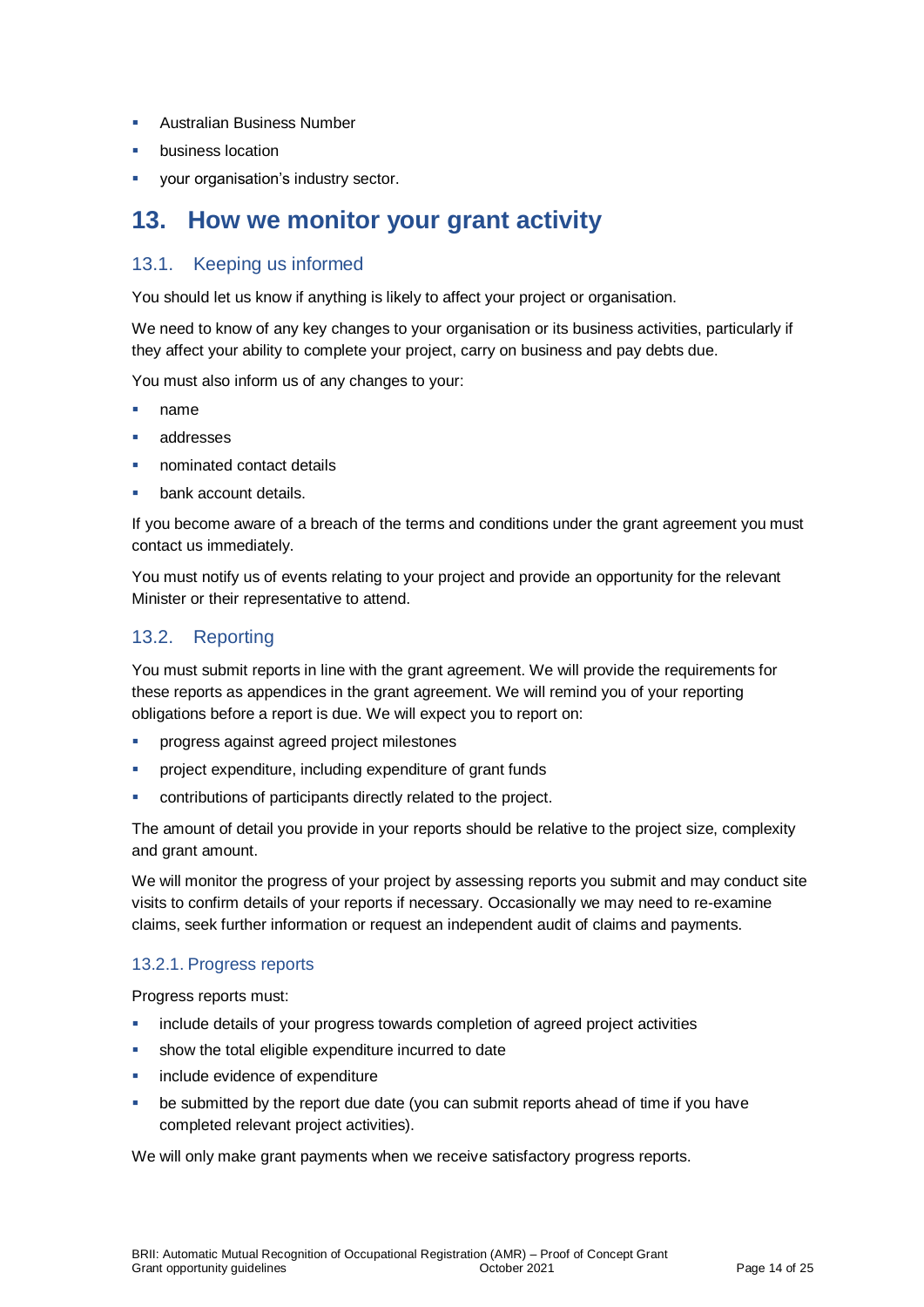You must discuss any project or milestone reporting delays with us as soon as you become aware of them.

#### 13.2.2. End of project report

When you complete the project, you must submit an end of project report.

End of project reports must:

- include the agreed evidence as specified in the grant agreement
- identify the total eligible expenditure incurred for the project
- include a declaration that the grant money was spent in accordance with the grant agreement and to report on any underspends of the grant money
- **be submitted by the report due date.**

#### 13.2.3. Ad-hoc reports

We may ask you for ad-hoc reports on your project. This may be to provide an update on progress, or any significant delays or difficulties in completing the project.

#### 13.3. Independent audits

We may ask you to provide an independent audit report. An audit report will verify that you spent the grant in accordance with the grant agreement. The audit report requires you to prepare a statement of grant income and expenditure. The report template is available on business.gov.au and GrantConnect.

#### 13.4. Compliance visits

We may visit you during the project period, or at the completion of your project to review your compliance with the grant agreement. We may also inspect the records you are required to keep under the grant agreement. We will provide you with reasonable notice of any compliance visit.

#### 13.4.1. Challenge management group

There will be a challenge management group for each challenge. This challenge management group is responsible for supporting the efficient and effective management of the challenge projects.

Each challenge management group will comprise:

- an officer/s from the department with a working knowledge of the program
- an officer/s from the challenge agency who has a high level of technical understanding of the challenge problem
- a representative/s from each grantee for the challenge.

The challenge management group will provide:

- a transparent process to answer your questions regarding the challenge and to ensure that you have equal access to information from the challenge agency relevant to your project and within the limits of appropriate commercial confidentiality
- advice and support to you or the challenge agency as required to assist the successful completion of each project and the challenge as a whole
- advice to the Program Delegate in relation to any requests for variations to projects.

The challenge management group will report to the Program Delegate.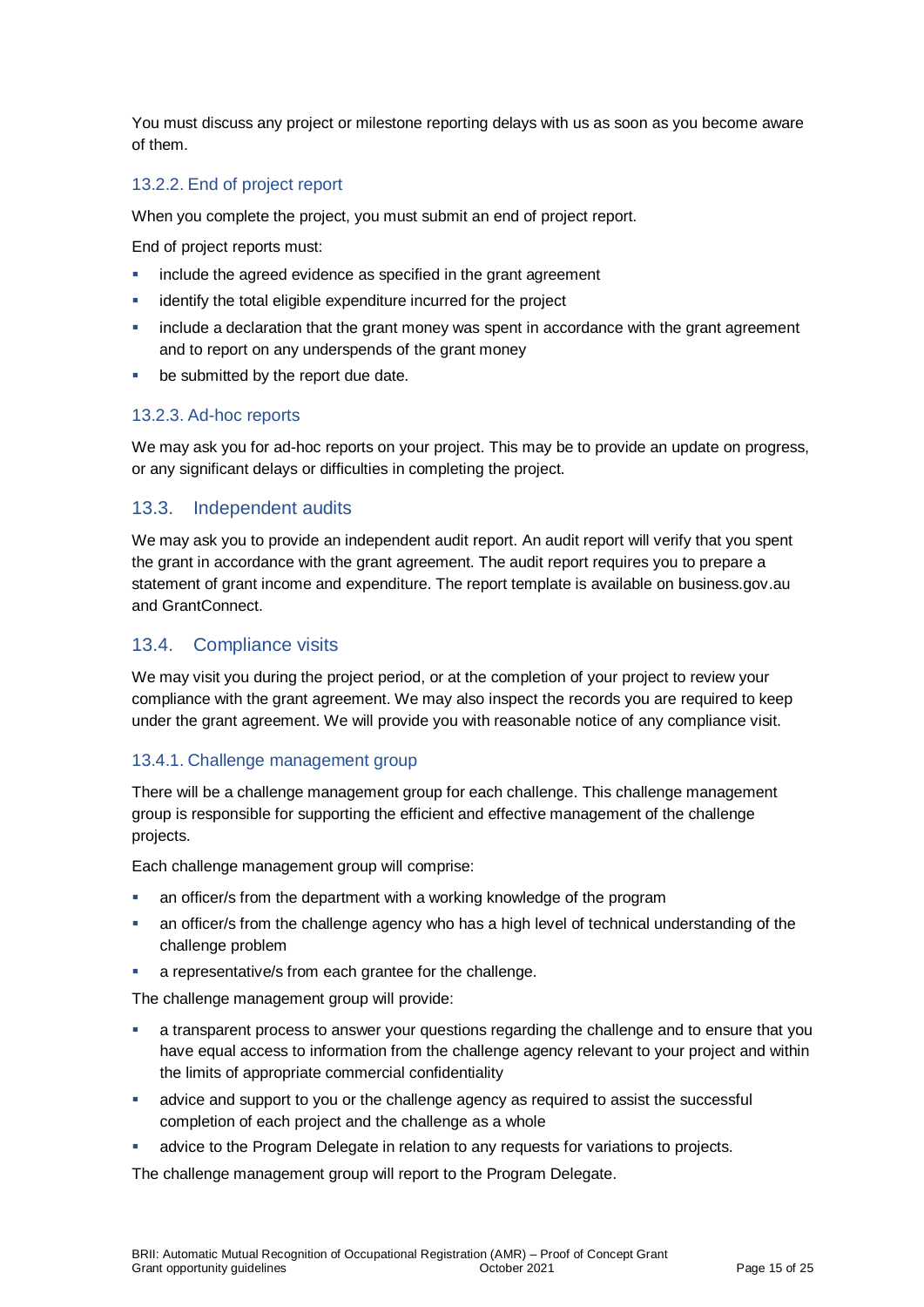We may ask you to present your findings to the challenge management group or challenge agency towards the end of your project. This will assist in ensuring there is an in-depth understanding of your findings and proposed solution.

#### 13.5. Grant agreement variations

We recognise that unexpected events may affect project progress. In these circumstances, you can request a variation to your grant agreement, including:

- changing project milestones
- extending the timeframe for completing the project but within the maximum time period allowed in program guidelines
- changing project activities.

The program does not allow for an increase of grant funds.

If you want to propose changes to the grant agreement, you must put them in writing before the grant agreement end date. We can provide you with a variation request template.

If a delay in the project causes milestone achievement and payment dates to move to a different financial year, you will need a variation to the grant agreement. We can only move funds between financial years if there is enough program funding in the relevant year to allow for the revised payment schedule. If we cannot move the funds, you may lose some grant funding.

You should not assume that a variation request will be successful. We will consider your request based on factors such as:

- how it affects the project outcome
- consistency with the program policy objective, grant opportunity guidelines and any relevant policies of the department
- changes to the timing of grant payments
- availability of program funds.

#### 13.6. Evaluation

We may evaluate the grant opportunity to measure how well the outcomes and objectives have been achieved. We may use information from your application and project reports for this purpose. We may also interview you, or ask you for more information to help us understand how the grant impacted you and to evaluate how effective the program was in achieving its outcomes.

We may contact you up to two years after you finish your project for more information to assist with this evaluation.

#### 13.7. Grant acknowledgement

If you make a public statement about a project funded under the program, including in a brochure or publication, you must acknowledge the grant by using the following:

'This project received grant funding from the Australian Government.'

# **14. Probity**

We will make sure that the grant opportunity process is fair, according to the published guidelines, incorporates appropriate safeguards against fraud, unlawful activities and other inappropriate conduct and is consistent with the CGRGs.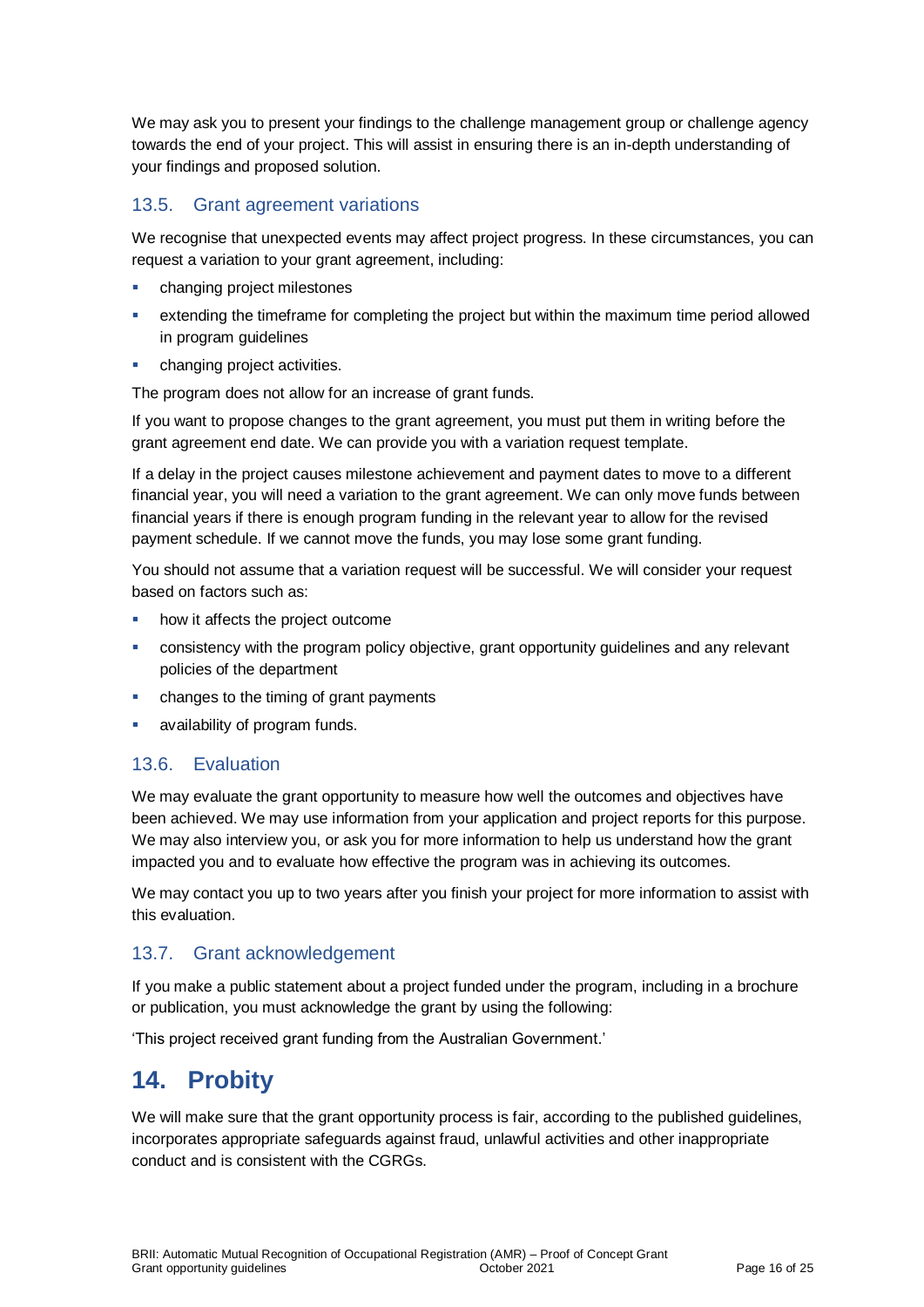#### 14.1. Conflicts of interest

Any conflicts of interest could affect the performance of the grant opportunity or program. There may be a [conflict of interest,](http://www.apsc.gov.au/publications-and-media/current-publications/aps-values-and-code-of-conduct-in-practice/conflict-of-interest) or perceived conflict of interest, if our staff, any member of a committee or advisor and/or you or any of your personnel:

- has a professional, commercial or personal relationship with a party who is able to influence the application selection process, such as an Australian Government officer or member of an external panel
- **has a relationship with or interest in, an organisation, which is likely to interfere with or restrict** the applicants from carrying out the proposed activities fairly and independently or
- has a relationship with, or interest in, an organisation from which they will receive personal gain because the organisation receives a grant under the grant program/ grant opportunity.

As part of your application, we will ask you to declare any perceived or existing conflicts of interests or confirm that, to the best of your knowledge, there is no conflict of interest.

If you later identify an actual, apparent, or perceived conflict of interest, you must inform us in writing immediately.

Conflicts of interest for Australian Government staff are handled as set out in the Australian [Public](https://www.legislation.gov.au/Details/C2019C00057)  [Service Code of Conduct \(Section 13\(7\)\)](https://www.legislation.gov.au/Details/C2019C00057)<sup>4</sup> of the *Public Service Act 1999* (Cth). Committee members and other officials including the decision maker must also declare any conflicts of interest.

We publish our [conflict of interest policy](https://www.industry.gov.au/sites/g/files/net3906/f/July%202018/document/pdf/conflict-of-interest-and-insider-trading-policy.pdf)<sup>5</sup> on the department's website. The Commonwealth policy entity also publishes a conflict of interest policy on its website.

#### 14.2. How we use your information

Unless the information you provide to us is:

- confidential information as per [14.2.1,](#page-16-0) or
- personal information as per [14.2.3,](#page-17-0)

we may share the information with other government agencies for a relevant Commonwealth purpose such as:

- to improve the effective administration, monitoring and evaluation of Australian Government programs
- for research

l

to announce the awarding of grants.

#### <span id="page-16-0"></span>14.2.1. How we handle your confidential information

We will treat the information you give us as sensitive and therefore confidential if it meets all of the following conditions:

- you clearly identify the information as confidential and explain why we should treat it as confidential
- the information is commercially sensitive

<sup>4</sup> https://www.legislation.gov.au/Details/C2019C00057

<sup>5</sup> [https://www.industry.gov.au/sites/default/files/July%202018/document/pdf/conflict-of-interest-and-insider-trading](https://www.industry.gov.au/sites/default/files/July%202018/document/pdf/conflict-of-interest-and-insider-trading-policy.pdf?acsf_files_redirect)[policy.pdf?acsf\\_files\\_redirect](https://www.industry.gov.au/sites/default/files/July%202018/document/pdf/conflict-of-interest-and-insider-trading-policy.pdf?acsf_files_redirect)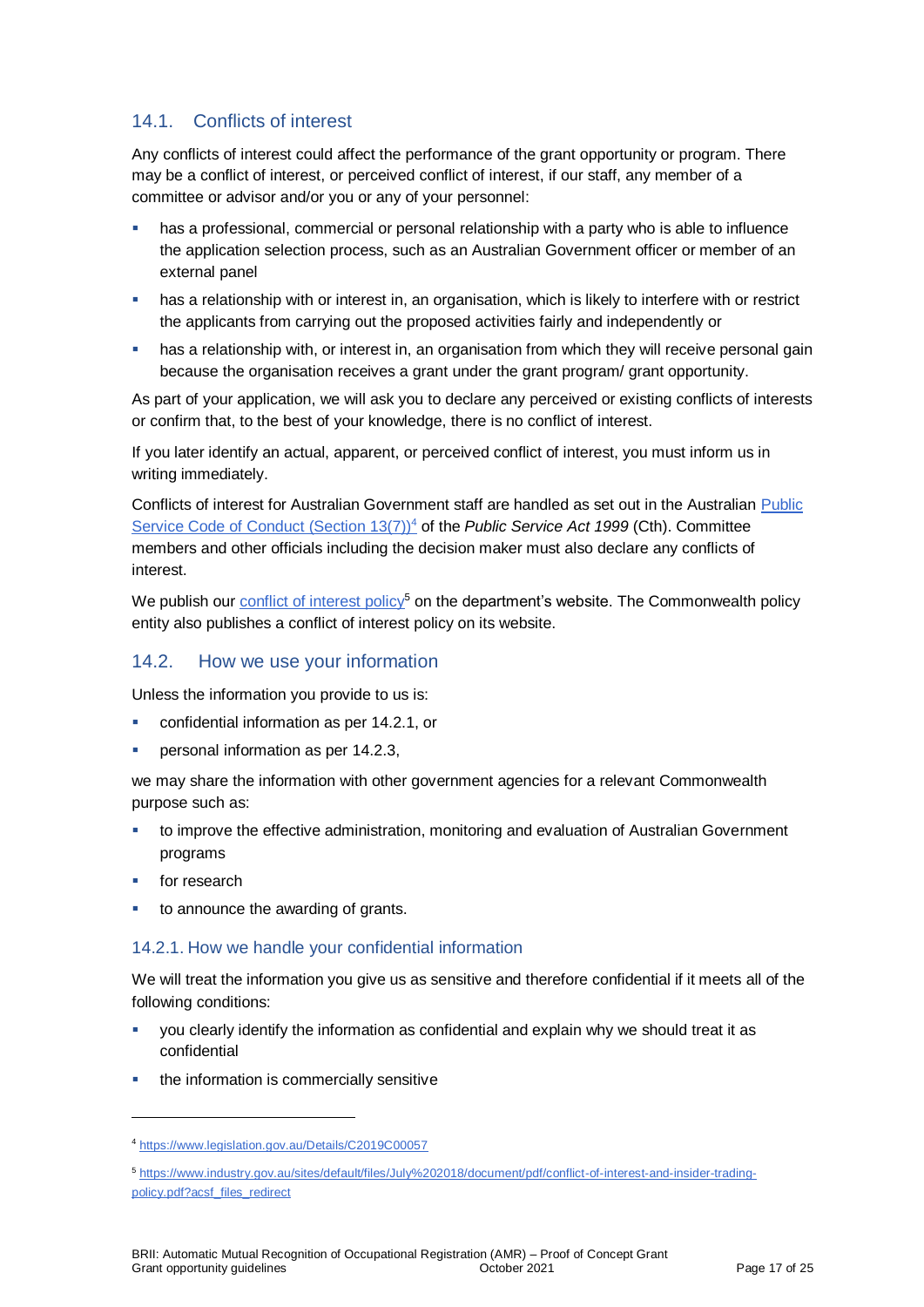- disclosing the information would cause unreasonable harm to you or someone else
- you provide the information with an understanding that it will stay confidential.

#### 14.2.2. When we may disclose confidential information

We may disclose confidential information:

- to the Committee and our Commonwealth employees and contractors, to help us manage the program effectively
- to the Auditor-General, Ombudsman or Privacy Commissioner
- to the responsible Minister/s or Assistant Minister/s
- to a House or a Committee of the Australian Parliament.

We may also disclose confidential information if

- we are required or authorised by law to disclose it
- you agree to the information being disclosed, or
- someone other than us has made the confidential information public.

#### <span id="page-17-0"></span>14.2.3. How we use your personal information

We must treat your personal information according to the Australian Privacy Principles (APPs) and the *Privacy Act 1988* (Cth). This includes letting you know:

- what personal information we collect
- why we collect your personal information
- to whom we give your personal information.

We may give the personal information we collect from you to our employees and contractors, the committee, and other Commonwealth employees and contractors, so we can:

- manage the program
- research, assess, monitor and analyse our programs and activities.

We, or the relevant Minister/s, may:

- announce the names of successful applicants to the public
- **•** publish personal information on the department's websites.

You may read our [Privacy Policy](https://www.industry.gov.au/data-and-publications/privacy-policy)<sup>6</sup> on the department's website for more information on:

- what is personal information
- how we collect, use, disclose and store your personal information
- how you can access and correct your personal information.

#### 14.2.4. Freedom of information

l

All documents in the possession of the Australian Government, including those about the program, are subject to the *Freedom of Information Act 1982* (Cth) (FOI Act)*.*

The purpose of the FOI Act is to give members of the public rights of access to information held by the Australian Government and its entities. Under the FOI Act, members of the public can seek access to documents held by the Australian Government. This right of access is limited only by the

<sup>6</sup> <https://www.industry.gov.au/data-and-publications/privacy-policy>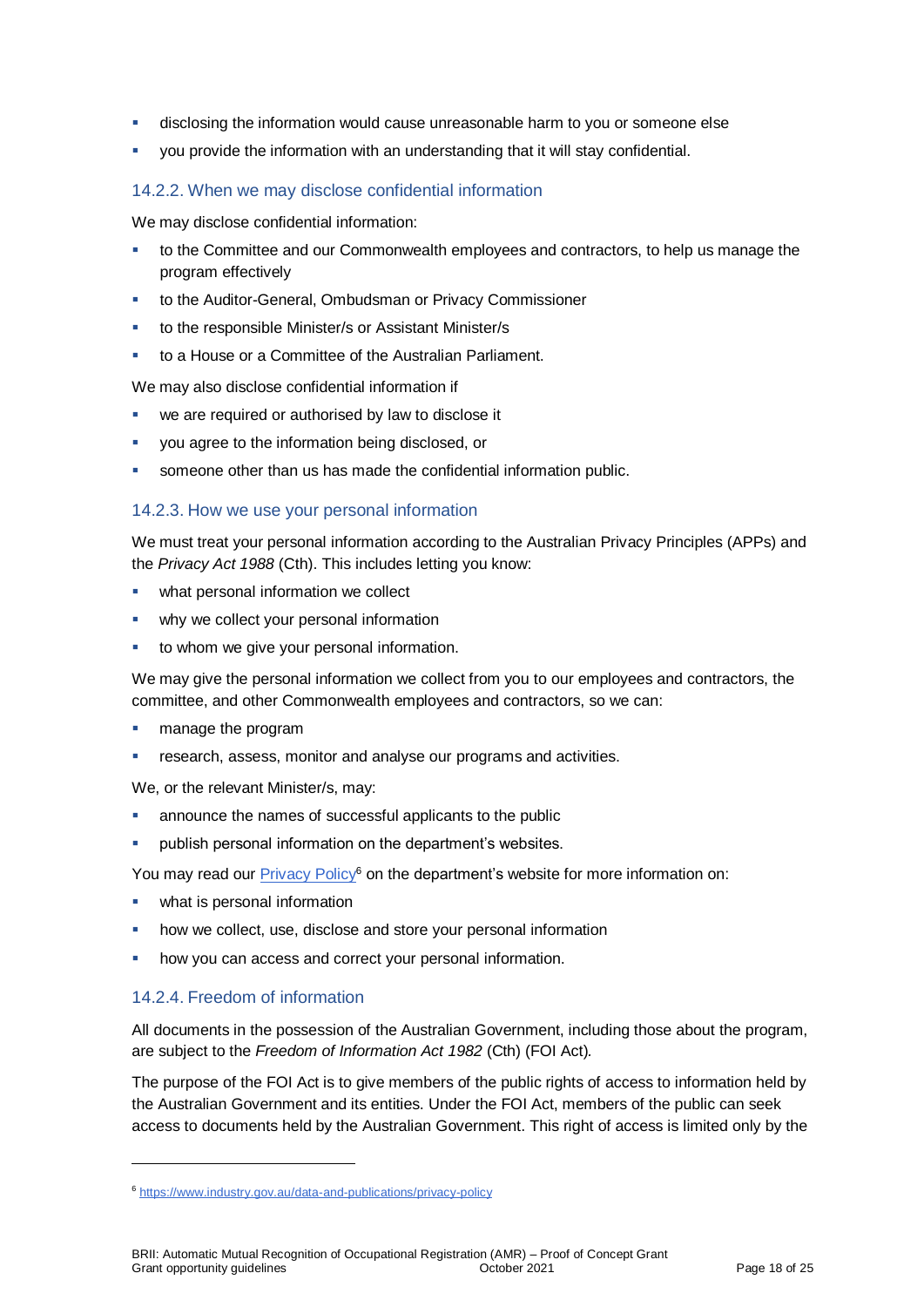exceptions and exemptions necessary to protect essential public interests and private and business affairs of persons in respect of whom the information relates.

If someone requests a document under the FOI Act, we will release it (though we may need to consult with you and/or other parties first) unless it meets one of the exemptions set out in the FOI Act.

#### 14.3. Enquiries and feedback

For further information or clarification, you can contact us on 13 28 46 or by [web chat](https://www.business.gov.au/contact-us) or through our [online enquiry form](http://www.business.gov.au/contact-us/Pages/default.aspx) on business.gov.au.

We may publish answers to your questions on our website as Frequently Asked Questions.

Our [Customer Service Charter](https://www.business.gov.au/about/customer-service-charter) is available at [business.gov.au.](http://www.business.gov.au/) We use customer satisfaction surveys to improve our business operations and service.

If you have a complaint, call us on 13 28 46. We will refer your complaint to the appropriate manager.

If you are not satisfied with the way we handle your complaint, you can contact:

Chief Finance Officer Department of Industry, Science, Energy and Resources GPO Box 2013 CANBERRA ACT 2601

You can also contact the [Commonwealth Ombudsman](http://www.ombudsman.gov.au/)<sup>7</sup> with your complaint (call 1300 362 072). There is no fee for making a complaint, and the Ombudsman may conduct an independent investigation.

### **15. Glossary**

| Term                       | <b>Definition</b>                                                                                                                                                                                                    |
|----------------------------|----------------------------------------------------------------------------------------------------------------------------------------------------------------------------------------------------------------------|
| Application form           | The document issued by the Program Delegate that<br>applicants use to apply for funding under the program.                                                                                                           |
| Challenge agency           | The participating Australian Government agency who<br>nominated the challenges.                                                                                                                                      |
| Challenge management group | A working group made up of representatives from the<br>department, challenge agency and the grantee. The group<br>is responsible for supporting the efficient and effective<br>management of the challenge projects. |
| Department                 | The Department of Industry, Science, Energy and<br>Resources.                                                                                                                                                        |
| Eligible activities        | The activities undertaken by a grantee in relation to a<br>project that are eligible for funding support as set out in 6.1.                                                                                          |

l

<sup>7</sup> <http://www.ombudsman.gov.au/>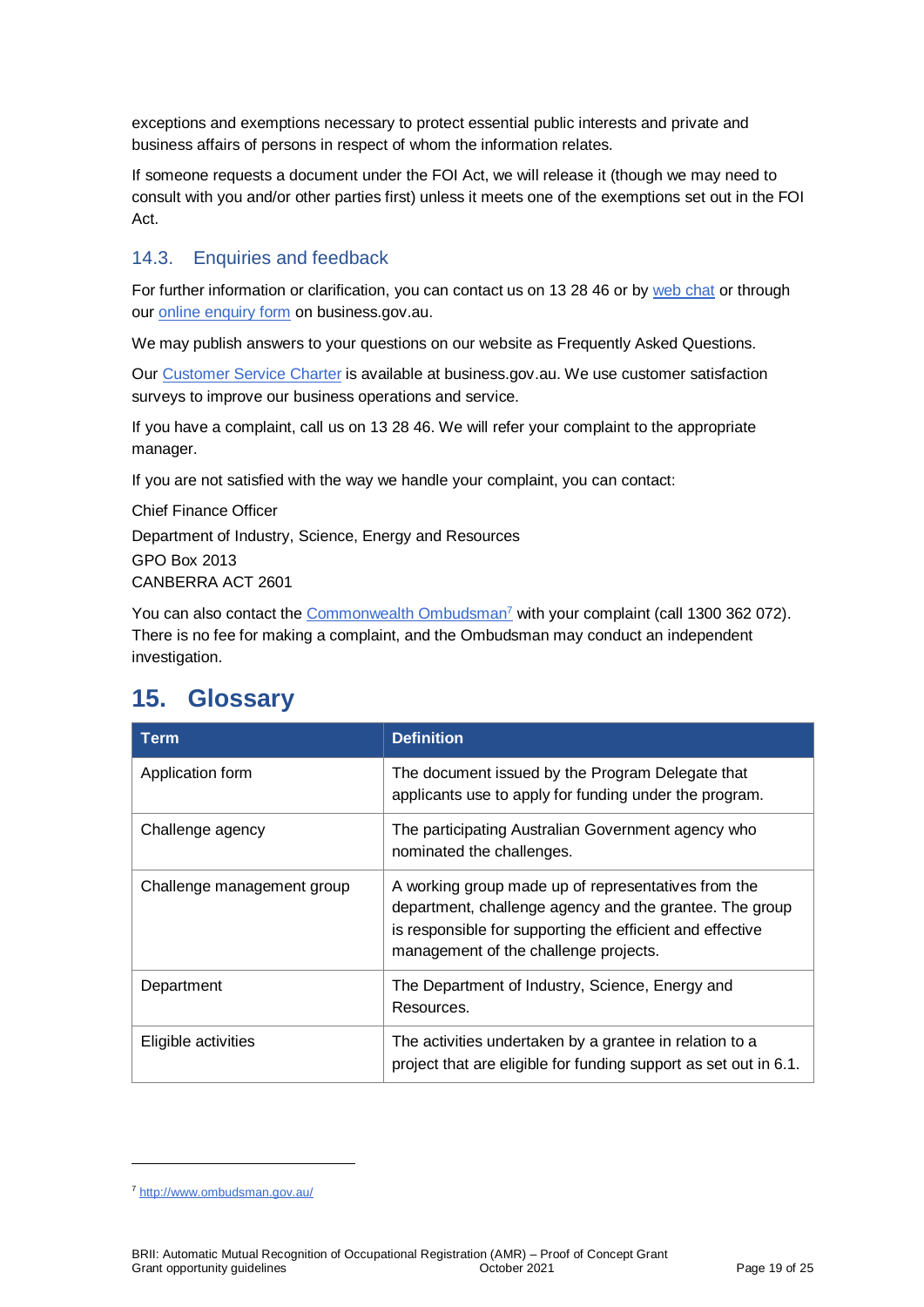| <b>Term</b>                                         | <b>Definition</b>                                                                                                                                                                        |
|-----------------------------------------------------|------------------------------------------------------------------------------------------------------------------------------------------------------------------------------------------|
| Eligible application                                | An application or proposal for grant funding under the<br>program that the Program Delegate has determined is<br>eligible for assessment in accordance with these guidelines.            |
| Eligible expenditure                                | The expenditure incurred by a grantee on a project and<br>which is eligible for funding support as set out in 6.2.                                                                       |
| Eligible expenditure guidance                       | The guidance that is provided at Appendix A.                                                                                                                                             |
| Entrepreneurs' Programme<br>Committee (EPC)         | A committee of Industry Innovation and Science Australia.                                                                                                                                |
| Grant agreement                                     | A legally binding contract between the Commonwealth and<br>a grantee for the grant funding.                                                                                              |
| Grant funding or grant funds                        | The funding made available by the Commonwealth to<br>grantees under the program.                                                                                                         |
| <b>GrantConnect</b>                                 | The Australian Government's whole-of-government grants<br>information system, which centralises the publication and<br>reporting of Commonwealth grants in accordance with the<br>CGRGs. |
| Grantee                                             | The recipient of grant funding under a grant agreement.                                                                                                                                  |
| Guidelines                                          | Guidelines that the Minister gives to the department to<br>provide the framework for the administration of the program,<br>as in force from time to time.                                |
| Industry Innovation and Science<br>Australia (IISA) | The statutory board established by the Industry Research<br>and Development Act 1986 (Cth) and named in that Act as<br>Innovation and Science Australia.                                 |
| Non-income-tax-exempt                               | Not exempt from income tax under Division 50 of the<br>Income Tax Assessment Act 1997 (Cth) or under Division<br>1AB of Part III of the Income Tax Assessment Act 1936<br>(Cth).         |
| Personal information                                | Has the same meaning as in the Privacy Act 1988 (Cth)<br>which is:                                                                                                                       |
|                                                     | Information or an opinion about an identified individual,<br>or an individual who is reasonably identifiable:                                                                            |
|                                                     | whether the information or opinion is true or not;<br>а.<br>and                                                                                                                          |
|                                                     | whether the information or opinion is recorded in a<br>b.<br>material form or not.                                                                                                       |
| Program Delegate                                    | A manager within the department with responsibility for<br>administering the program.                                                                                                    |
| Program funding or Program<br>funds                 | The funding made available by the Commonwealth for the<br>program.                                                                                                                       |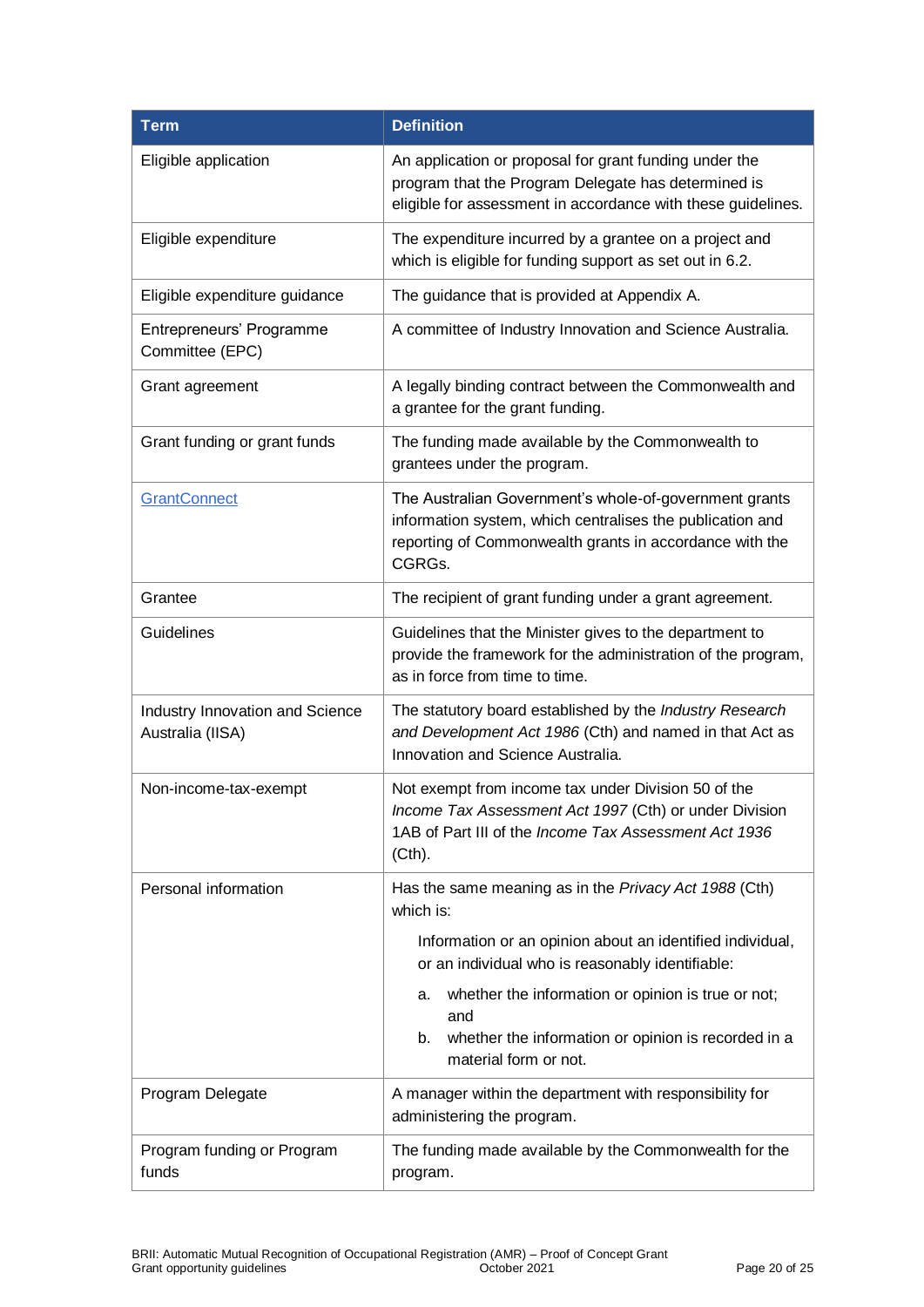| Term                                            | <b>Definition</b>                                                                                               |
|-------------------------------------------------|-----------------------------------------------------------------------------------------------------------------|
| Project                                         | A project described in an application for grant funding under<br>the program.                                   |
| Publicly funded research<br>organisation (PFRO) | All higher education providers listed at Table A and Table B<br>of the Higher Education Support Act 2003 (Cth). |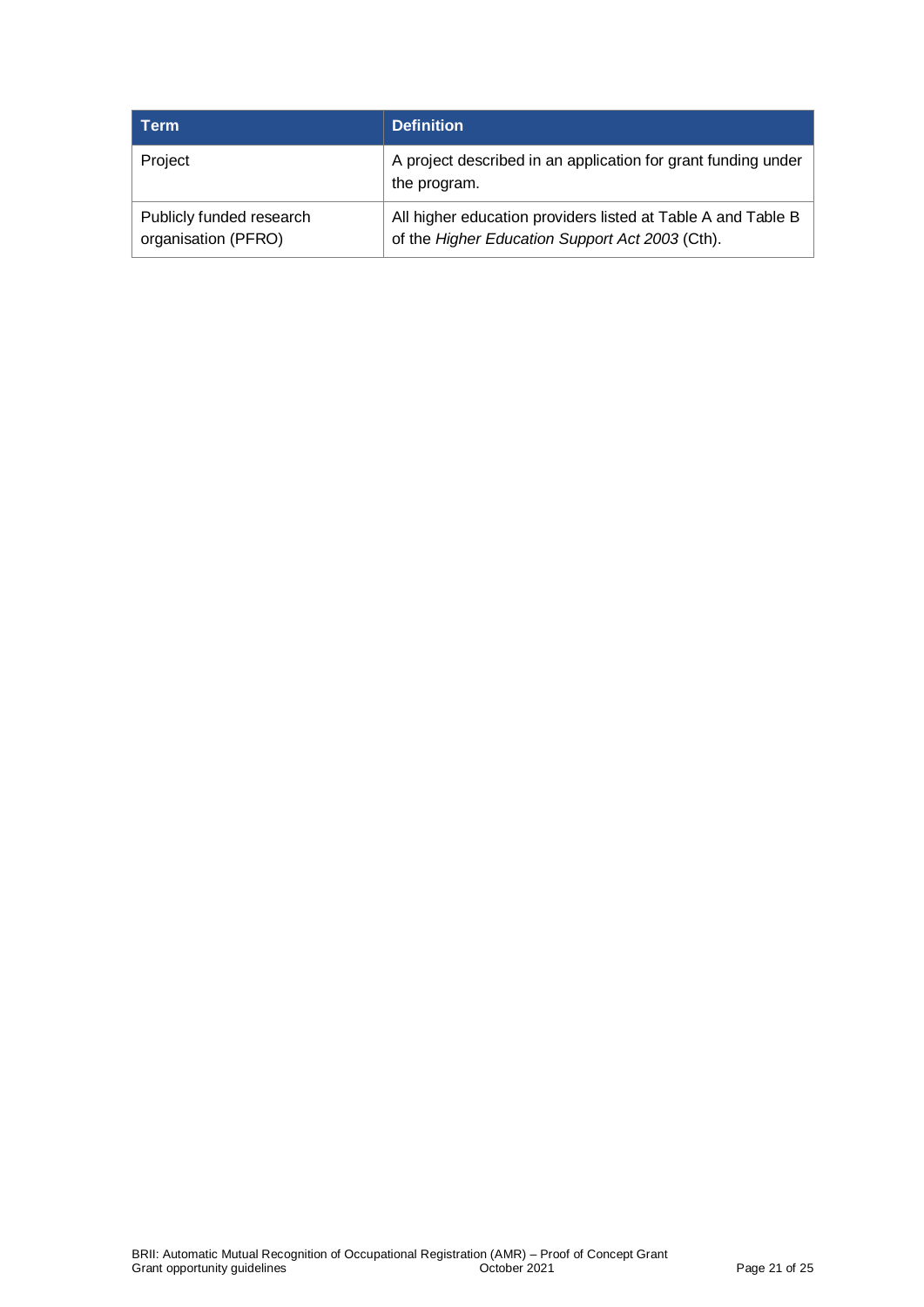# **Appendix A. Eligible expenditure**

This section provides guidance on the eligibility of expenditure. We may update this guidance from time to time, so you should make sure you have the current version from th[e business.gov.au](https://business.gov.au/) website before preparing your application.

The Program Delegate makes the final decision on what is eligible expenditure and may give additional quidance on eligible expenditure if required.

To be eligible, expenditure must:

- be incurred by you within the project period
- be a direct cost of the project
- be incurred by you to undertake required project audit activities
- meet the eligible expenditure guidelines.

#### A.1 How we verify eligible expenditure

If your application is successful, we will ask you to verify the project budget that you provided in your application when we negotiate your grant agreement. You may need to provide evidence such as quotes for major costs.

The grant agreement will include details of the evidence you may need to provide when you achieve certain milestones in your project. This may include evidence related to eligible expenditure.

If requested, you will need to provide the agreed evidence along with your progress reports.

You must keep payment records of all eligible expenditure, and be able to explain how the costs relate to the agreed project activities. At any time, we may ask you to provide records of the expenditure you have paid. If you do not provide these records when requested, the expense may not qualify as eligible expenditure.

#### A.2 Labour expenditure

Eligible labour expenditure for the grant covers the direct labour costs of employees you directly employ on the core elements of the project. We consider a person an employee when you pay them a regular salary or wage, out of which you make regular tax instalment deductions.

We consider costs for technical, but not administrative, project management activities eligible labour expenditure. However, we limit these costs to 10 per cent of the total amount of eligible labour expenditure claimed.

We do not consider labour expenditure for leadership or administrative staff (such as CEOs, CFOs, accountants and lawyers) as eligible expenditure, even if they are doing project management tasks.

Eligible salary expenditure includes an employee's total remuneration package as stated on their Pay As You Go (PAYG) Annual Payment Summary submitted to the ATO. We consider salarysacrificed superannuation contributions as part of an employee's salary package if the amount is more than what the Superannuation Guarantee requires.

The maximum salary for an employee, director or shareholder, including packaged components that you can claim through the grant is \$175,000 per financial year.

For periods of the project that do not make a full financial year, you must reduce the maximum salary amount you claim proportionally.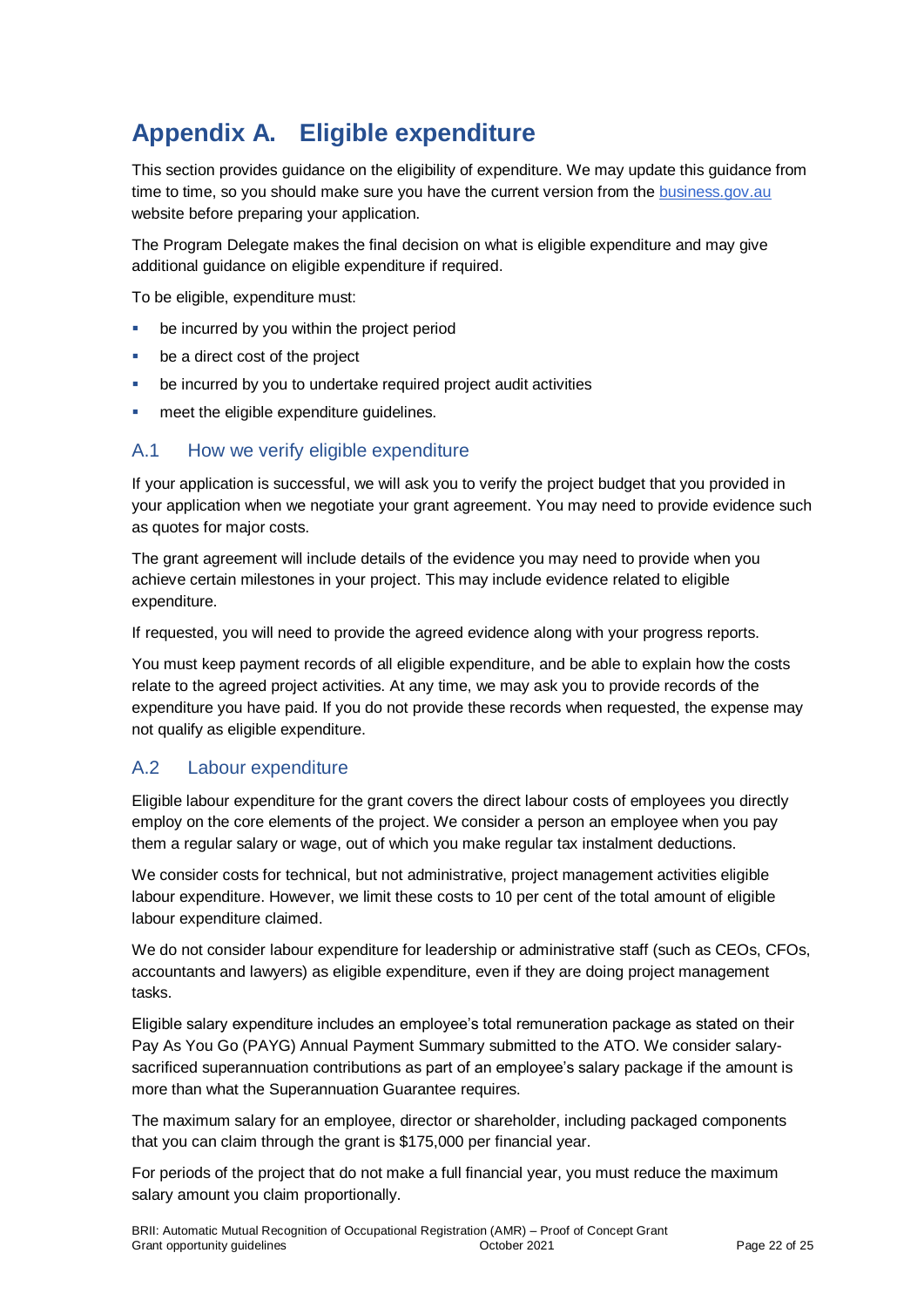You can only claim eligible salary costs when an employee is working directly on agreed project activities during the agreed project period.

#### A.3 Labour on-costs and administrative overhead

You may increase eligible salary costs by an additional 30% allowance to cover on-costs such as employer paid superannuation, payroll tax, workers compensation insurance, and overheads such as office rent and the provision of computers.

You should calculate eligible salary costs using the formula below:



You cannot calculate labour costs by estimating the employee's worth. If you have not exchanged money (either by cash or bank transactions) we will not consider the cost eligible.

Evidence you will need to provide can include:

- details of all personnel working on the project, including name, title, function, time spent on the project and salary
- ATO payment summaries, pay slips and employment contracts.

#### A.4 Contract expenditure

Eligible contract expenditure is the cost of any agreed project activities that you contract others to do. These can include contracting:

- another organisation
- an individual who is not an employee, but engaged under a separate contract.

All contractors must have a written contract prior to starting any project work—for example, a formal agreement, letter or purchase order which specifies:

- the nature of the work they perform
- the applicable fees, charges and other costs payable.

Invoices from contractors must contain:

- a detailed description of the nature of the work
- **the hours and hourly rates involved**
- any specific plant expenses paid.

Invoices must directly relate to the agreed project, and the work must qualify as an eligible expense. The costs must also be reasonable and appropriate for the activities performed.

We will require evidence of contractor expenditure that may include:

- an exchange of letters (including email) setting out the terms and conditions of the proposed contract work
- purchase orders
- supply agreements
- invoices and payment documents.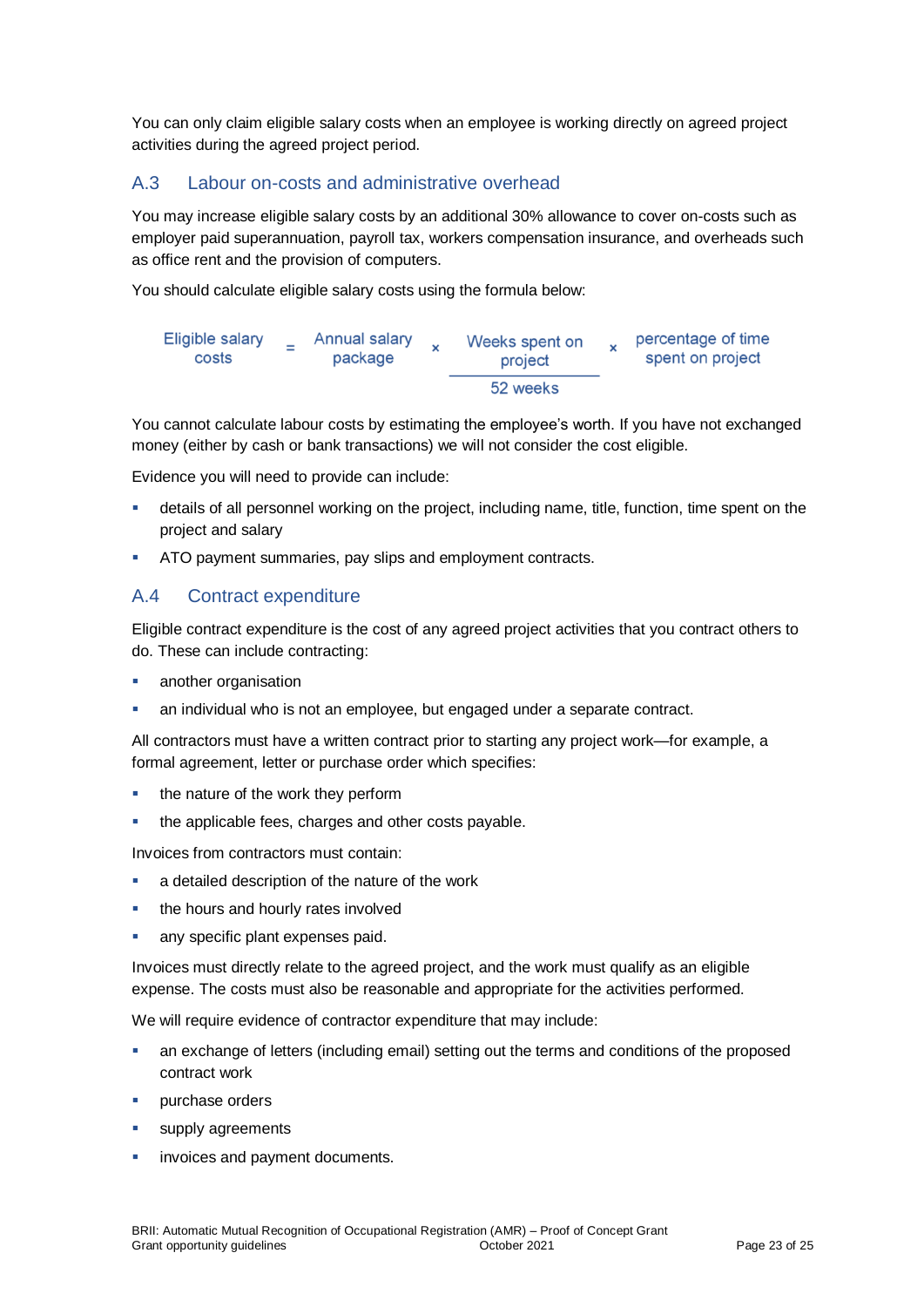You must ensure all project contractors keep a record of the costs of their work on the project. We may require you to provide a contractor's records of their costs of doing project work. If you cannot provide these records, the relevant contract expense may not qualify as eligible expenditure.

#### A.5 Travel and overseas expenditure

Eligible travel and overseas expenditure may include

- domestic travel limited to the reasonable cost of accommodation and transportation required to conduct agreed project and collaboration activities in Australia
- overseas travel limited to the reasonable cost of accommodation and transportation required in cases where the overseas travel is material to the conduct of the project in Australia.

Eligible air transportation is limited to the economy class fare for each sector travelled; where noneconomy class air transport is used only the equivalent of an economy fare for that sector is eligible expenditure. Where non-economy class air transport is used, the grantee will require evidence showing what an economy air fare costs at the time of travel.

We will consider value for money when determining whether the cost of overseas expenditure is eligible. This may depend on

- the proportion of total grant funding that you will spend on overseas expenditure
- the proportion of the service providers total fee that will be spent on overseas expenditure
- how the overseas expenditure is likely to aid the project in meeting the program objectives

Overseas travel must be at an economy rate and you must demonstrate you cannot access the service, or an equivalent service in Australia.

Eligible overseas activities expenditure is generally limited to 10 per cent of total eligible expenditure.

#### A.6 Other eligible expenditure

Other eligible expenditures for the project may include:

financial auditing of project expenditure

Other specific expenditures may be eligible as determined by the Program Delegate.

Evidence you need to supply can include supplier contracts, purchase orders, invoices and supplier confirmation of payments.